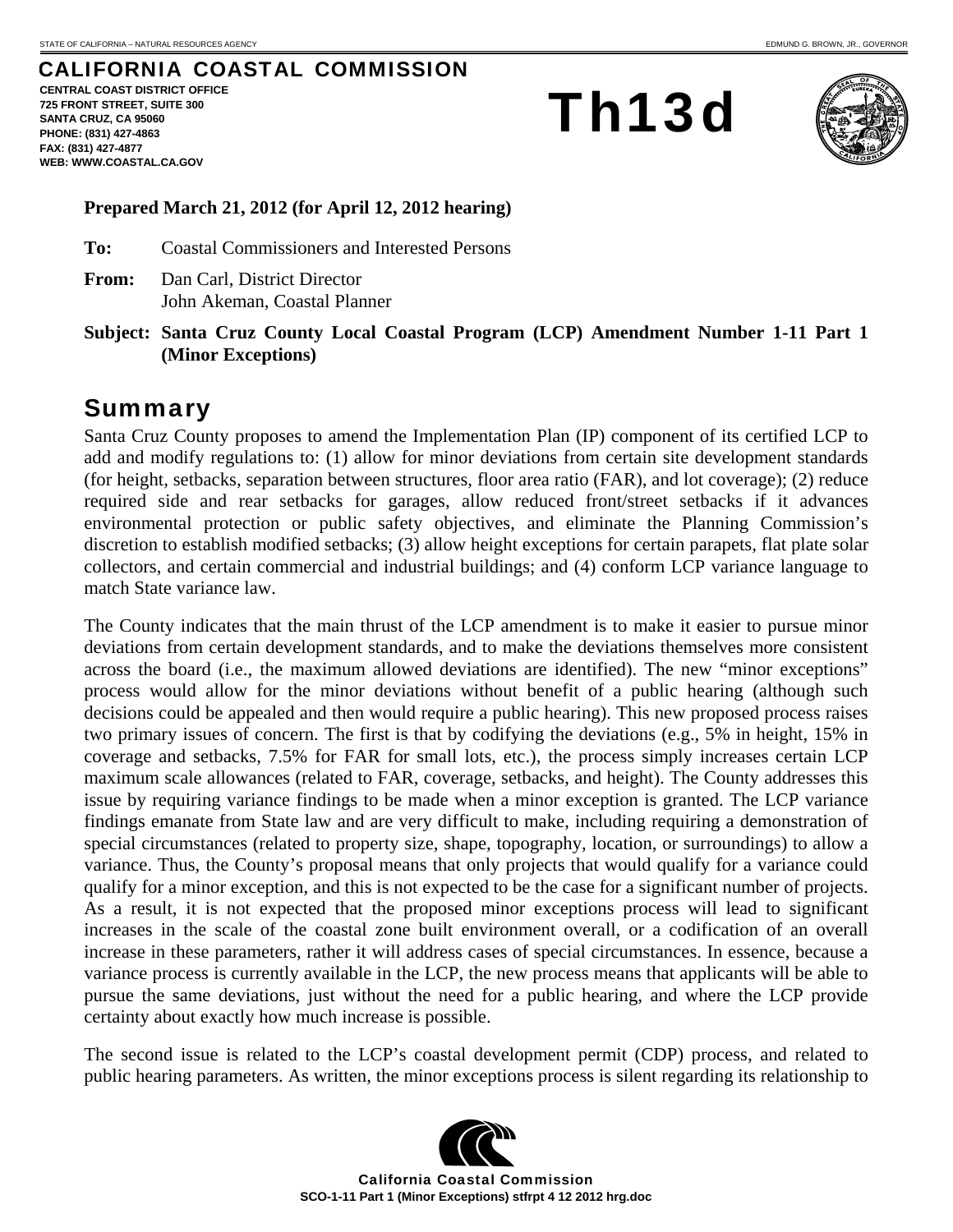the CDP process. The County indicates that this is because the CDP process is identified elsewhere in the LCP and it applies independently of the minor exceptions provisions. The County indicates that if a CDP is required, then the minor exceptions associated with a project would be considered in that process, including at a public hearing (because all CDPs require a public hearing per the Coastal Act and the LCP).<sup>[1](#page-1-0)</sup> Staff understands this distinction, but at the same time believes that to omit reference to the CDP process in this section could lead to confusion on the part of the public as well as confusion in implementation overall should it be interpreted that the minor exception process is all that is necessary for coastal zone cases, including because the minor exception process does reference other LCP approval requirements. To avoid such confusion, staff recommends modifications so that the CDP process is explicitly referenced in the minor exceptions section of the LCP.

The County also proposes a variety of additional LCP changes, again generally to allow for certain minor deviations to development standards (for height, setbacks, and garages).<sup>[2](#page-1-1)</sup> Staff believes that these are appropriately limited, and that the LCP's coastal resource protection policies overall should be sufficient in such cases to ensure that such resources are adequately protected.

Thus, Staff recommends that the Commission approve the LCP amendment only if modified. The required motions and resolutions (there are two) to implement this recommendation begin on page 3 below.

#### Staff Note: LCP Amendment Action Deadline

This proposed LCP amendment was filed as complete on June 15, 2011. The proposed amendment includes IP changes only, and the original 60-day action deadline was August 14, 2011. On August 11, 2011, the Commission extended the action deadline by one year to August 14, 2012. Thus, the Commission has until August 14, 2012 to take a final action on this LCP amendment.

# Staff Report Contents **Staff Report Contents**

 $\overline{a}$ 

| IV. Exhibits |  |  |  |
|--------------|--|--|--|

<span id="page-1-1"></span><sup>2</sup> With respect to such deviations associated with garage setback standards, the proposed amendment text was awkwardly organized, and County staff has asked for a "friendly modification" to correct the organizational problem.



<span id="page-1-0"></span><sup>1</sup> Thus, at its most basic level, the County's proposal would only eliminate a public hearing to consider variance findings for a deviation for those coastal zone cases where a CDP is not required (e.g., CDP exclusions and exemption cases, where LCP standards continue to apply).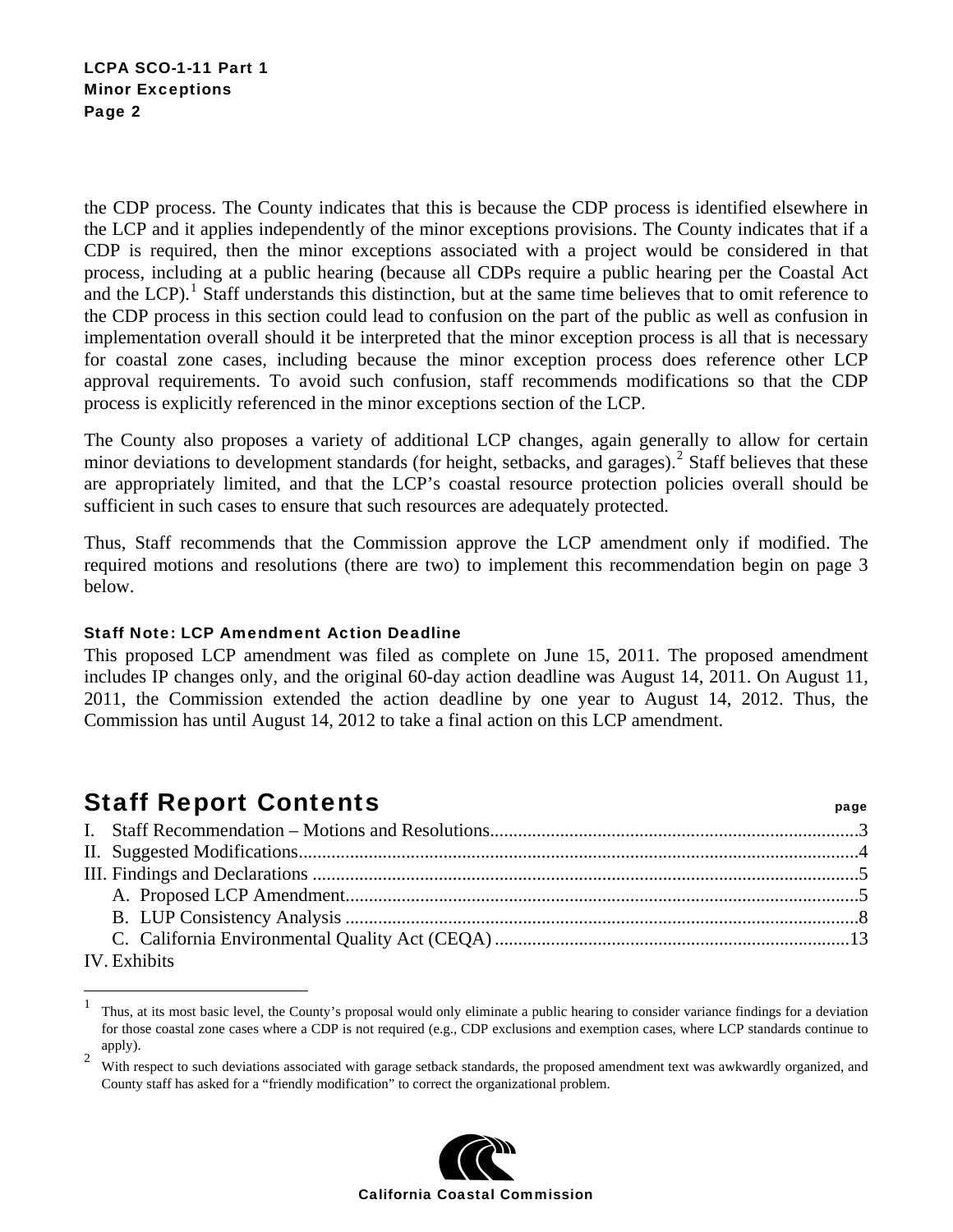Exhibit A: Proposed IP Amendment Language, and Davenport and La Selva Beach Maps Exhibit B: LCP Section 13.10.230 (Variance Approvals) Exhibit C: LCP Section 18.10.230 (Findings Required)

# I. Staff Recommendation – Motions and Resolutions

Staff recommends that the Commission, after public hearing, approve the proposed amendment if modified. The Commission needs to make two motions in order to act on this recommendation.

### 1. Denial of Implementation Plan Amendment as Submitted

Staff recommends a **YES** vote on the motion below. Passage of the motion will result in rejection of the implementation plan amendment as submitted and the adoption of the following resolution and findings. The motion passes only by an affirmative vote of a majority of the Commissioners present.

**Motion (1 of 2).** I move that the Commission **reject** Major Amendment Number 1-11 Part 1 to the Santa Cruz County Local Coastal Program Implementation Plan as submitted by Santa Cruz County. I recommend a yes vote.

**Resolution to Deny.** The Commission hereby **denies** certification of Major Amendment Number 1- 11 Part 1 to the Santa Cruz County Local Coastal Program Implementation Plan as submitted by Santa Cruz County and adopts the findings set forth below on the grounds that the amendment as submitted does not conform with, and is inadequate to carry out, the provisions of the certified Land Use Plan. Certification of the Implementation Plan amendment would not meet the requirements of the California Environmental Quality Act as there are feasible alternatives and mitigation measures that would substantially lessen the significant adverse impacts on the environment that will result from certification of the Implementation Plan amendment as submitted.

#### 2. Approval of Implementation Plan Amendment if Modified

Staff recommends a **YES** vote on the motion below. Passage of this motion will result in certification of the amendment with suggested modifications and the adoption of the following resolution and the findings in this staff report. The motion passes only by an affirmative vote of a majority of the Commissioners present.

**Motion (2 of 2).** I move that the Commission **certify** Major Amendment Number 1-11 Part 1 to the Santa Cruz County Local Coastal Program Implementation Plan if it is modified as suggested in this staff report. I recommend a yes vote.

**Resolution to Certify with Suggested Modifications.** The Commission hereby **certifies** Major Amendment Number 1-11 Part 1 to Santa Cruz County's Local Coastal Program Implementation Plan if modified as suggested and adopts the findings set forth in this staff report on the grounds that, as modified, the Implementation Plan amendment is consistent with and adequate to carry

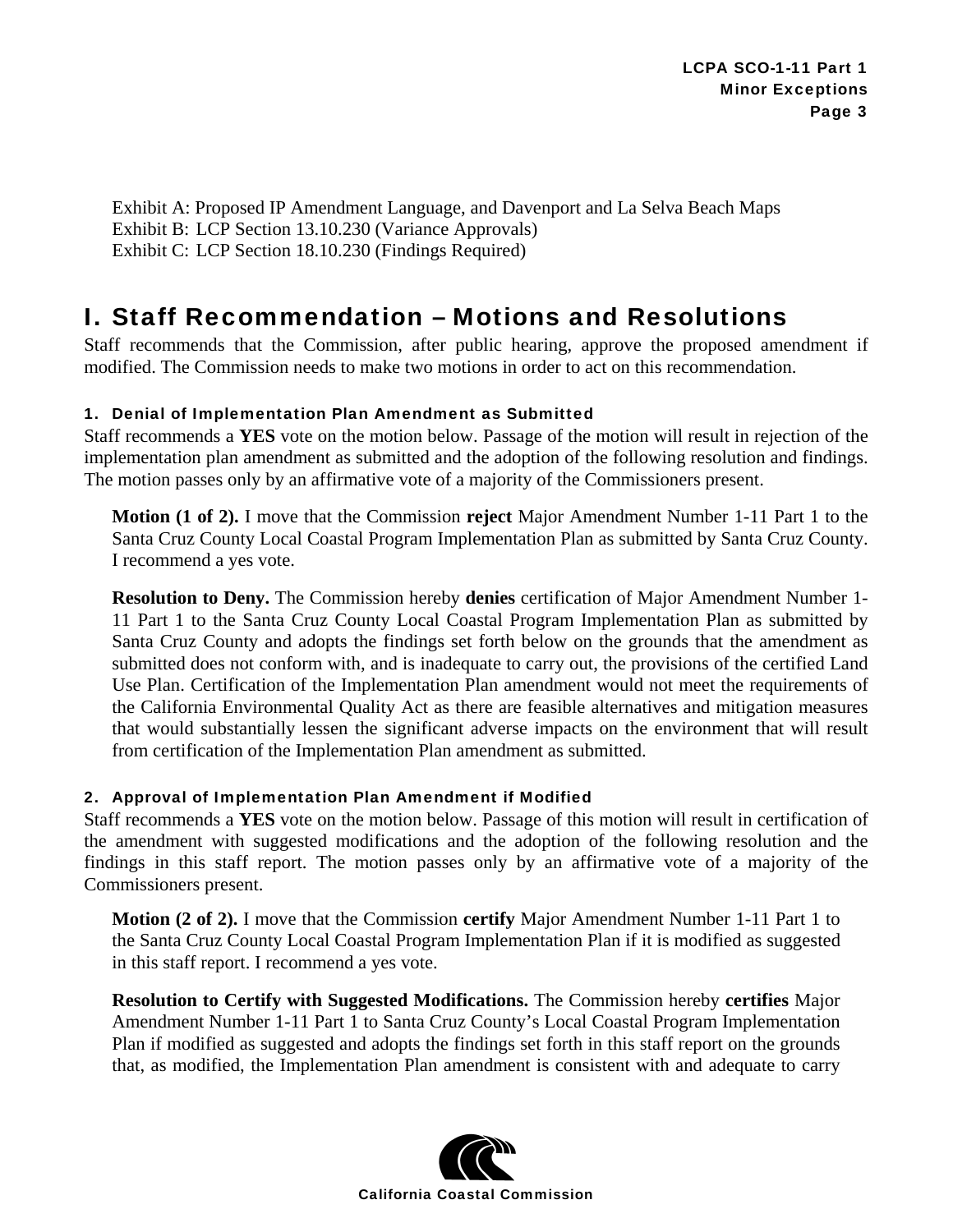out the certified Land Use Plan. Certification of the Implementation Plan amendment if modified as suggested complies with the California Environmental Quality Act because either: (1) feasible mitigation measures and/or alternatives have been incorporated to substantially lessen any significant adverse effects of the plan on the environment; or (2) there are no further feasible alternatives or mitigation measures that would substantially lessen any significant adverse impacts which the Implementation Plan amendment may have on the environment.

# II. Suggested Modifications

The Commission hereby suggests the following modifications to the proposed LCP amendment, which are necessary to make the requisite Land Use Plan consistency findings. If Santa Cruz County accepts each of the suggested modifications within six months of Commission action (i.e., by October 12, 2012), by formal resolution of the Board of Supervisors, the modified amendment will become effective upon Commission concurrence with the Executive Director's finding that this acceptance has been properly accomplished.

**1. Minor Exception Applicability.** Add the following additional text to the end of new IP section 13.10.235(b):

If a coastal development permit is required (pursuant to LCP Chapter 13.20), then the minor exception shall be processed as part of and pursuant to the coastal development permit process, including that hearing requirements, noticing, appeal procedures, etc. shall be as is required for coastal development permits, and all required coastal development permit findings shall also be required.

**2. Garages.** Replace proposed IP section  $13.10.323(e)(6)(f)$  with the following text:

Applicability. This subsection applies to residentially zoned parcels within the Urban Services Line, and to residentially zoned parcels within those portions of La Selva Beach and Davenport inside the Rural Service Line as shown in Figure 1 of Section 13.10.235 (map attached hereto).

Provisions. The following provisions apply to garages located in required rear and side yards.

- (i) On residentially zoned parcels smaller than 10,000 square feet in the applicable areas noted above, an attached or detached garage ("garage" as defined under 13.10.700-G but excluding carports) may be located within side and rear setback areas with up to a 50% reduction of the required setback distances to the rear and interior side property lines, provided that:
	- (a) There shall be no windows, doors or other openings on garage walls that are less than five (5) feet from the side or rear property lines;
	- (b) The garage shall be located a minimum of forty (40) feet from the front property line;

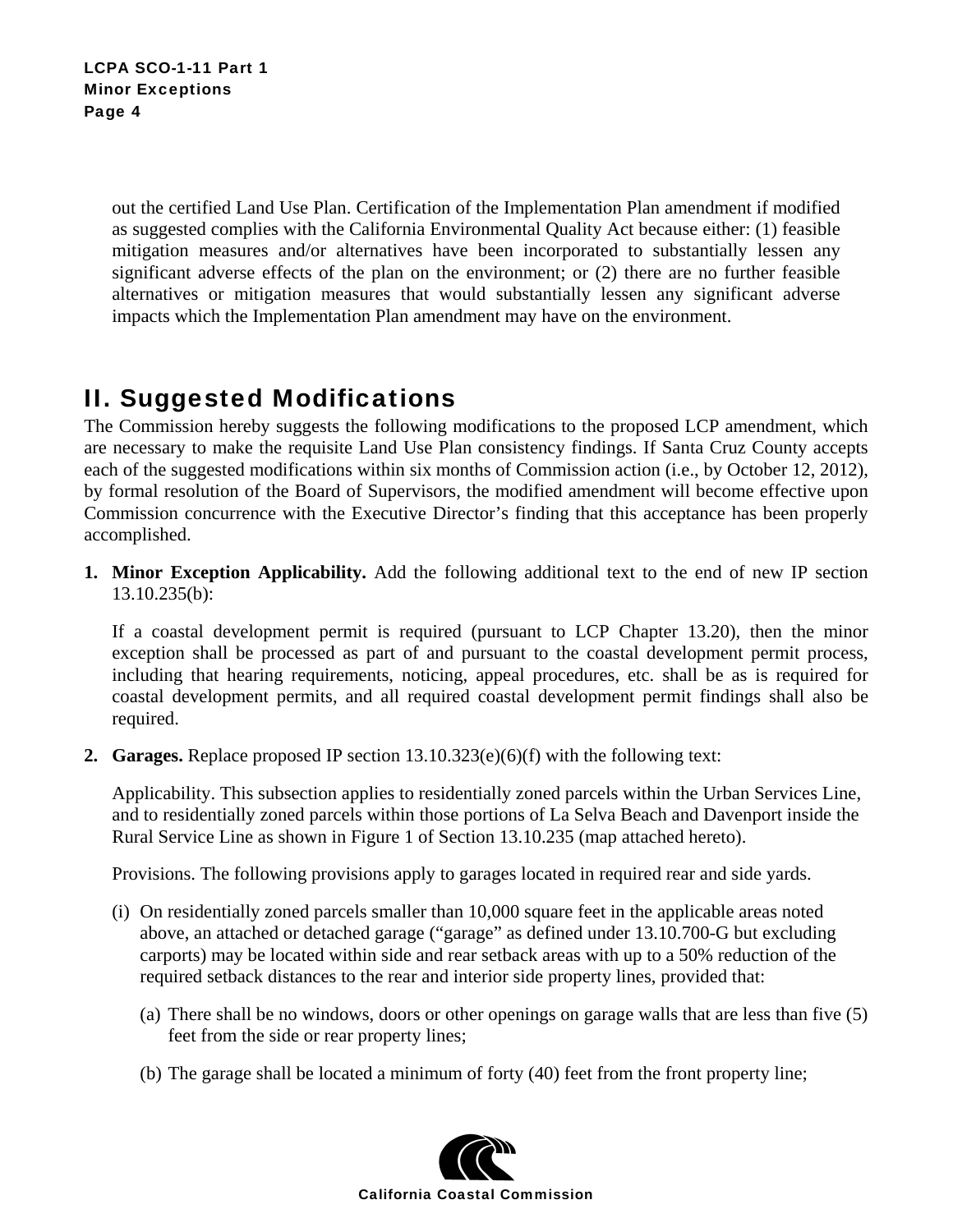- (c) Eaves or other projections on garages with reduced setbacks shall extend no more than two additional feet closer to the rear and side yard property lines, and no closer than allowed by the California Residential Building Code (CRC); and
- (d) The garage shall have a maximum depth of thirty (30) feet.
- (ii) On residential parcels 10,000 square feet or larger in size, an attached or detached garage may be located within side and rear setback areas with up to a 50% reduction of the required setback distances to the rear and interior side property lines, subject to subsections (a) through (d) above, and provided that a minor exception is obtained in accordance with Section 13.10.235.
- (iii) A garage may be located up to zero (0) feet from the rear or interior side property line if a Level 4 approval is obtained pursuant to the provisions of Chapter 18.10, and it is found that the garage will not be detrimental or injurious to property or improvements in the neighborhood, and will not unreasonably infringe on adequate light, air or privacy of adjacent residences.
- (iv) A garage located within a required rear or side setback area shall not exceed 17 feet in height or 1 story, unless a Level 4 approval is obtained pursuant to the provisions of Chapter 18.10, and it is found that the garage will not be detrimental or injurious to property or improvements in the neighborhood, and will not unreasonably infringe on adequate light, air or privacy of adjacent residences.

# III. Findings and Declarations

The Commission finds and declares as follows:

## A. Proposed LCP Amendment

The County proposes a variety of amendments to the IP component of its certified LCP (see Exhibit A for proposed LCP amendment text), and these can be categorized into 5 main components.

### Minor Exceptions

The first component of the proposed amendment would add Section 13.10.235 to the LCP, a minor exception process to allow minor deviations to LCP limits related to height, setbacks, separation between structures, floor area ratio (FAR), and lot coverage (see pages 1 through 3 of Exhibit A). This minor exception process would only apply within the Urban Services Line (USL), and within those portions of La Selva Beach and Davenport inside the Rural Services Line (RSL) (see last page of Exhibit A for a map of these areas). Currently, the LCP does not include a process for minor variations to site standards other than the variance process, which necessitates a public hearing. The proposed minor exception process would require the same variance findings (see Exhibit B), but would do away with the public hearing requirement and allow the Planning Director to make minor exception determinations (although the Planning Director would have the discretion to determine that a hearing

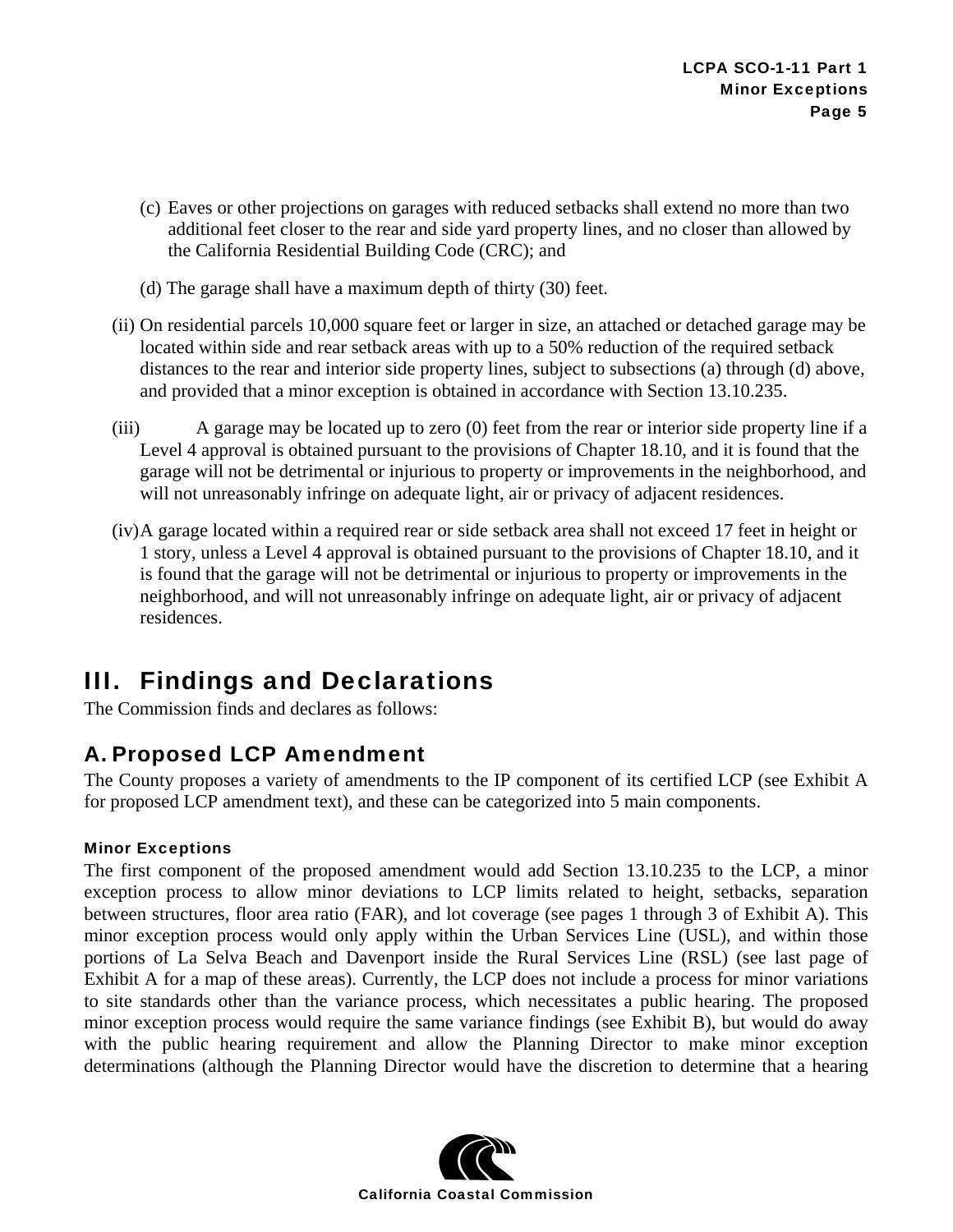was necessary and set the matter for hearing, and/or Planning Director decisions could be appealed and then would require a public hearing). The proposed exceptions to site standards are described below:

**Height.** Up to 5% increase in the maximum allowed height (e.g., a 28-foot height limit could be increased by up to 16.8 inches).

**Setbacks.** Up to 15% reduction in the minimum required front, side or rear setback (e.g., a 5-foot required setback could be reduced by up to 9 inches).

**Separation between structures.** Up to a 15% exception from the minimum required 10-foot separation between structures on the same property (i.e., the 10-foot requirement could be reduced by up to 1.5 feet).

**Floor Area Ratio (FAR).** Up to a 7.5% increase in the total maximum allowed 50% FAR for lots 4,000 square feet or less (i.e., the 50% maximum FAR could be increased up to 57.5% maximum FAR for such lots).

Lot coverage. Up to a 15% increase of the maximum allowed total lot coverage (e.g., a 40% maximum allowed lot coverage could be increased by up to 6%).

The procedure to obtain a minor exception approval would begin with an applicant providing an application to the County's Planning Department.<sup>[3](#page-5-0)</sup> The Planning Director or designee would then make a determination on the application for a minor exception. At the discretion of the Planning Director, the project could be referred to the County Zoning Administrator or the County Planning Commission for a public hearing. Not less than 21 days prior to the County taking an action, notice of the pending decision would be posted on the County's Planning Department's website and all owners and occupants within 100 feet of the subject parcel would also receive notice.<sup>[4](#page-5-1)</sup> Any decision to approve a minor exception would require the same findings as are required for variance approvals (pursuant to LCP Section 13.10.230(c), see Exhibit B), the same findings as are required for discretionary approvals (pursuant to LCP Section 18.10.230, see Exhibit C), and a stormwater finding for cases of increased lot coverage (See page 3 of Exhibit A).

Based on the required findings and other circumstances, the project "could be conditioned as needed to ensure compliance with County policies and ordinances, in accordance with Section 18.10.240". Since a public hearing would not be required for these minor exceptions, the decision on the minor exception would be appealable by any person whose interests were adversely affected, and the appeal would be heard at a public hearing before the Zoning Administrator, or by the Planning Commission if the Planning Director determines the development to be in the public interest. A notice of the public hearing for the appeal would be sent to all property owners and occupants within 300 feet of the subject property, and to local agencies that provide essential services to the subject parcel, at least 10 days prior

 $\overline{a}$ 



<span id="page-5-0"></span><sup>3</sup> The minor exception shall contain such information as required by the Planning Director.

<span id="page-5-1"></span><sup>4</sup> The normal pending permit application notice radius under the LCP is 300 feet.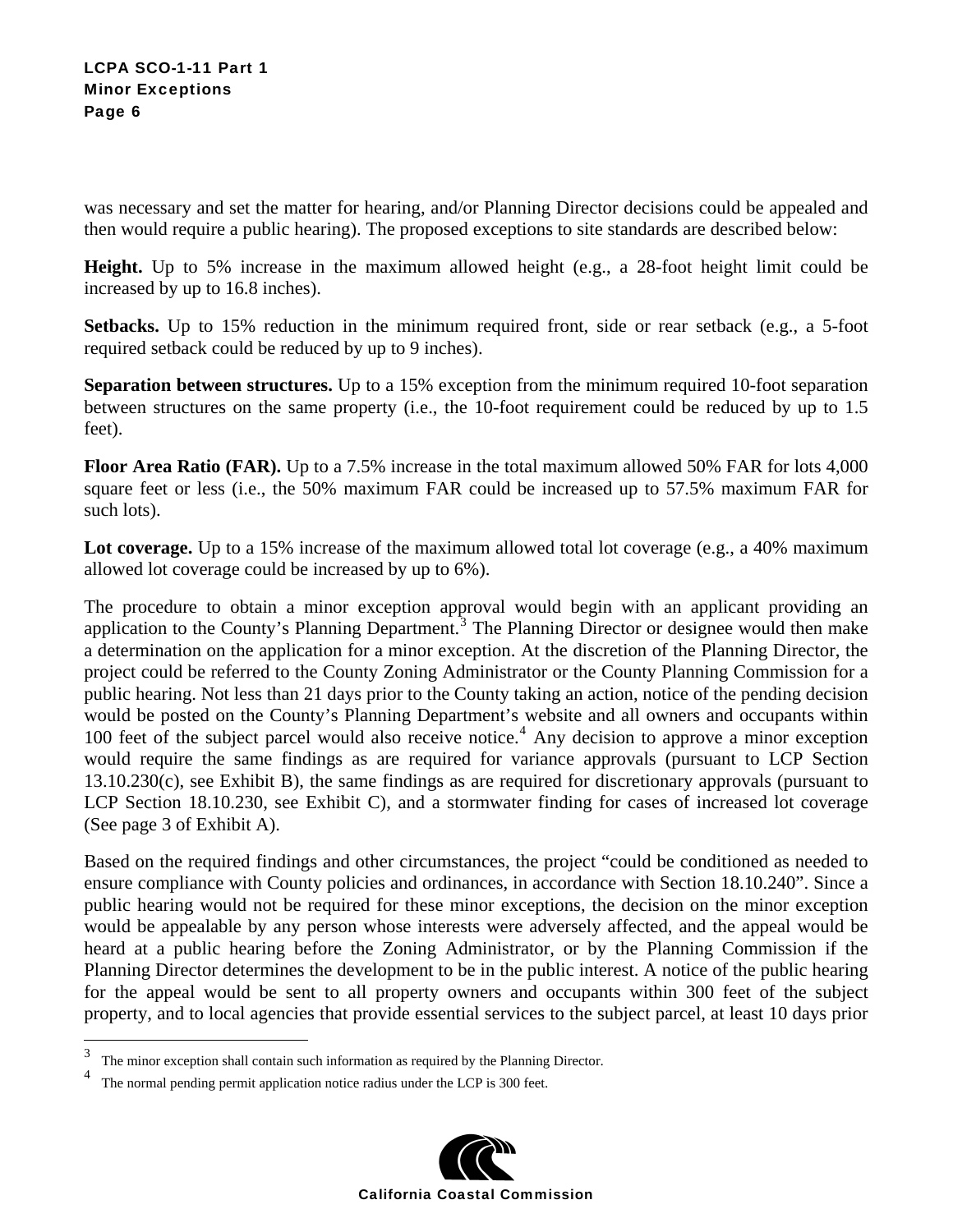to the hearing. A notice would also be posted at the site in accordance with Section 18.10.224. As is consistent with Section 18.10.340, any person whose interests are adversely affected by an appeal determination of the Zoning Administrator would be able to appeal the decision to the Planning Commission, and any person whose interests were adversely affected by an appeal determination of the Planning Commission would be able to appeal the decision to the Board of Supervisors. Appeals would be conducted in accordance with Section 18.10.310.

The County indicates that the intent of the proposed new minor exception process is to provide reduced costs and timeframes for permitting development to applicants and County staff. By eliminating the requirement for a public hearing for considering minor exceptions, the County indicates that the process would save an applicant over \$2,000 in fees and shorten the processing time by up to 6 months.

#### **Setbacks**

The second component of the proposed amendment would add Section 13.20.323(e)(6)(F) to the LCP to allow garages to be located within required rear and side yards under certain circumstances, and would reduce the required setback distance for garages and other detached accessory structures from alleys from 6 feet to 3 feet (see pages 3 through 5 of Exhibit A). The new provisions would only apply to residentially zoned parcels within the USL and within those portions of La Selva Beach and Davenport inside the RSL (see last page of Exhibit A for a map of these areas). For garages, different standards would apply to lots less than 10,000 square feet and lots greater than or equal to 10,000 square feet. For lots that are less than 10,000 square feet, a 50% reduction in setback would be allowed subject to certain criteria. For lots that are 10,000 square feet or greater, the same criteria would apply, and the changes would also require a minor exception approval (see previous section).

In addition, this component would delete Subsection 13.10.510(f) of the LCP and add subsection 13.10.510(i) to Section 13.10.510 (General Site Standards), which would allow reductions of up to 25% in the front and/or street setback when such reduction better protects the environment or public safety (see page 6 of Exhibit A). The section proposed for deletion generally allows the Planning Commission to establish building setback lines different from those required by the district standards when such standards impose a purposeless hardship on new buildings compared to the setback of existing buildings in the same block or areas, or where the topography of an area may call for a building setback line contrary to the requirements of any district.

#### Height Exceptions

The third component of the proposed amendment would amend the general LCP section that describes height exceptions (LCP Section  $13.10.510(d)(2)$ ) to add certain parapets to the list of allowed exceptions, and to allow flat plate solar collectors on existing structures to exceed the height limit by four feet (currently a 3-foot exception is allowed) (see page 5 of Exhibit A). Parapets, which are defined as a low screen or barrier wall, would be allowed to exceed the height limit by 3.5 feet, provided they are on non-residential buildings, located at least 5 feet from the edge of any exterior wall, and are constructed for the purpose of screening mechanical equipment or other building features. In much the

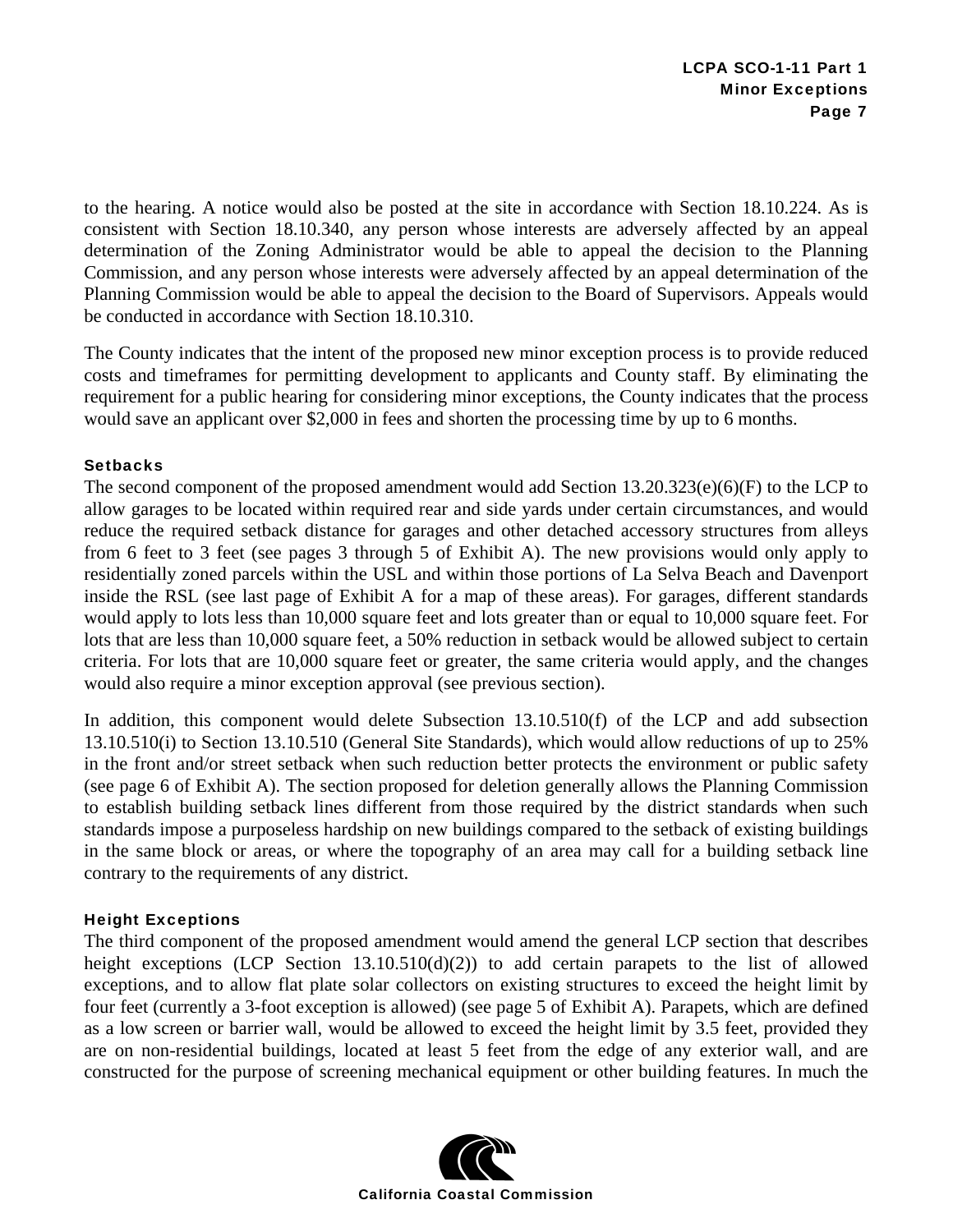LCPA SCO-1-11 Part 1 Minor Exceptions Page 8

same way, firewall parapets for non-residential buildings that are upward extensions of an exterior wall (and are required by the Building Code for fire safety purposes) would be allowed to exceed the height limit by up to three feet.

Section  $13.10.510(d)(2)$  would also be modified to allow buildings in commercial or industrial zone districts to exceed the height limit established by the zone district by up to 5 feet, subject to review and recommendation by the County's Urban Designer and a public hearing. In addition to typically required findings, such increases would only be allowed if the "additional height complements or completes the architectural design", and if it complies with all LCP policies if the site is in the coastal zone.

#### Variances

Finally, the fifth component of the proposed LCP amendment would conform LCP variance language to match State variance law (see pages 1 through 3 of Exhibit A).

## B. LUP Consistency Analysis

### 1. Applicable Policies

The proposed amendment affects the IP component of the Santa Cruz County LCP. The standard of review for IP amendments is that they must be consistent with and adequate to carry out the policies of the certified LUP. The proposed amendment primarily affects considerations of mass and scale in the built environment within the County's USL and in La Selva Beach and Davenport. Applicable LUP policies include:

*LUP Objective 5.10a (Protection of Visual Resources). To identify, protect, and restore the aesthetic values of visual resources.* 

*LUP Objective 5.10b (New Development in Visual Resource Areas). To ensure that new development is appropriately designed and constructed to have minimal to no adverse impact upon identified visual resources.* 

*LUP Policy 5.10.2 (Development Within Visual Resource Areas). Recognize that visual resources of Santa Cruz County possess diverse characteristics…. Require projects to be evaluated against the context of their unique environment and regulate structure height, setbacks and design to protect these resources consistent with the objectives and policies of this section.…require discretionary review for all development….of the County's zoning ordinance to such development.* 

*LUP Policy 5.10.3 (Protection of Public Vistas). Protect significant public vistas…from all publicly used roads and vistas points by minimizing disruption of landform and aesthetic character caused by grading operations,… inappropriate landscaping and structure design.* 

*LUP Policy 5.10.5 (Preserving Agricultural Vistas). Continue to preserve the aesthetic value of* 

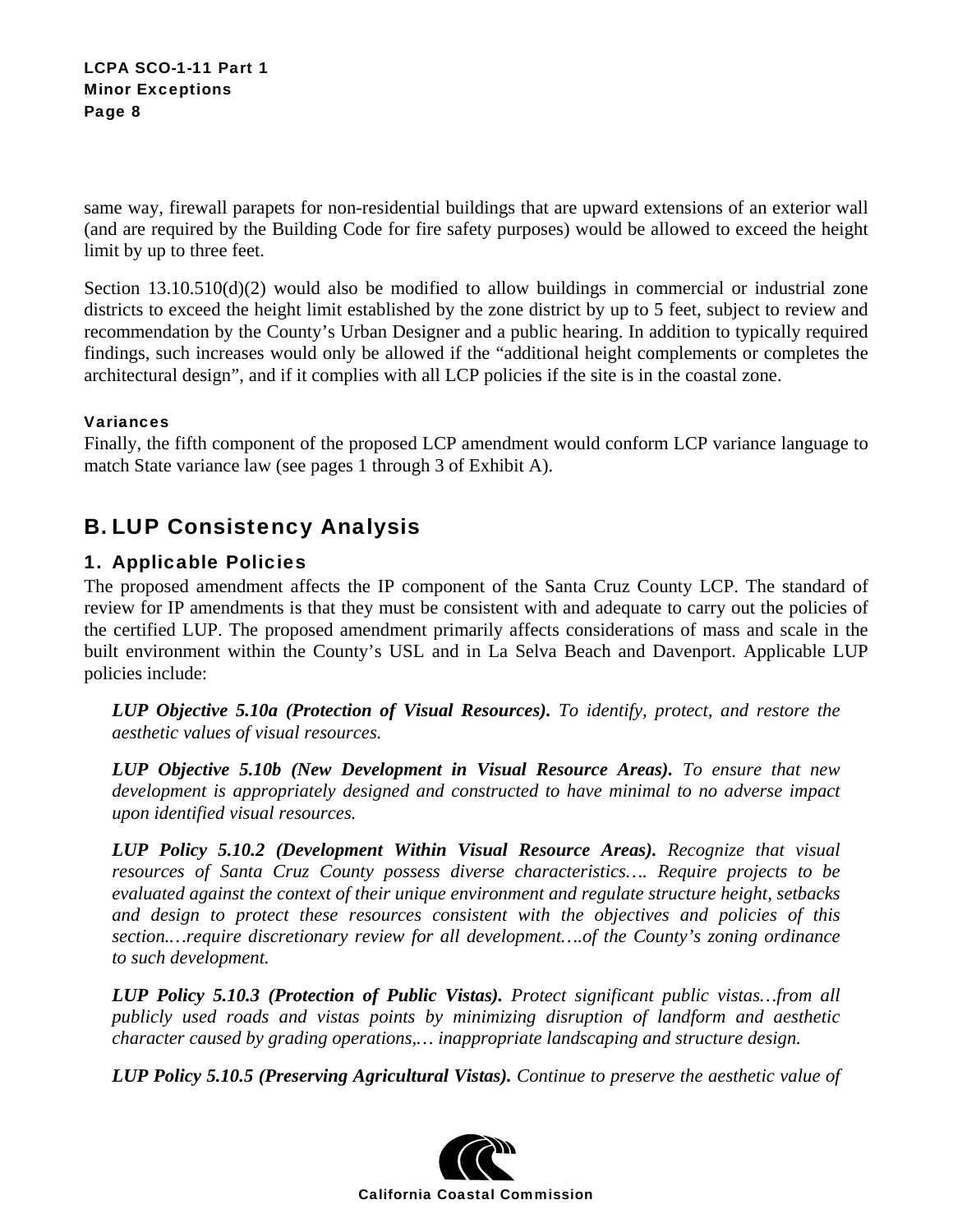*agricultural vistas. Encourage development to be consistent with the agricultural character of the community. Structures appurtenant to agricultural uses on agriculturally designated parcels shall be considered to be compatible with the agricultural character of surrounding areas* 

*LUP Policy 5.10.6 (Preserving Ocean Vistas). Where public ocean vistas exist, require that these vistas be retained to the maximum extent possible as a condition of approval for any new development.* 

*LUP Policy 5.10.7 (Open Beaches and Blufftops). Prohibit the placement of new permanent structures which would be visible from a public beach, except where allowed on existing parcels of record, or for shoreline protection and for public beach access. Use the following criteria for allowed structures: (a) Allow infill structures (typically residences on existing lots of record) where compatible with the pattern of existing development. (b) Require shoreline protection and access structures to use natural materials and finishes to blend with the character of the area and integrate with the landform.* 

*LUP Policy 5.10.11 (Development Visible from Rural Scenic Roads). In the viewsheds of rural scenic roads, require new discretionary development, including development envelopes in proposed land divisions, to be sited out of public view, obscured by natural landforms and/or existing vegetation. Where proposed structures on existing lots are unavoidably visible from scenic roads, identify those visual qualities worthy of protection (See policy 5.10.2) and require the siting, architectural design and landscaping to mitigate the impacts on those visual qualities. (See policy 5.14.10.)* 

*LUP Policy 5.10.12 (Development Visible from Urban Scenic Roads). In the viewsheds of urban scenic roads, require new discretionary development to improve the visual quality through siting, architectural design, landscaping, and appropriate signage.* 

*LUP Figure 8-1 (Areas with Special Design Criteria or Guidelines).…Coastal Zone and Coastal Special Communities, Davenport, Live Oak Planning Area, North Coast Beaches, Rio Del Mar Flats/Esplanade Area, Seacliff Beach Area Special Community…* 

*LUP Policy 8.6.6 (Protecting Ridgetops and Natural Landforms). Protect ridgetops and prominent natural landforms such as cliffs, bluffs, dunes, rock outcroppings, and other significant natural features from development. In connection with discretionary review, apply the following criteria: (a) Development on ridgetops shall be avoided if other developable land exists on the property; (b) Prohibit the removal of tree masses when such removal would erode the silhouette of the ridgeline form. Consider the cumulative effects of tree removal on the ridgeline silhouette.* 

*Objective 8.8 (Villages, Towns and Special Communities). To recognize certain established urban and rural villages as well as Coastal Special Communities for their unique characteristics and/or popularity as visitor destination points; to preserve and enhance these communities* 

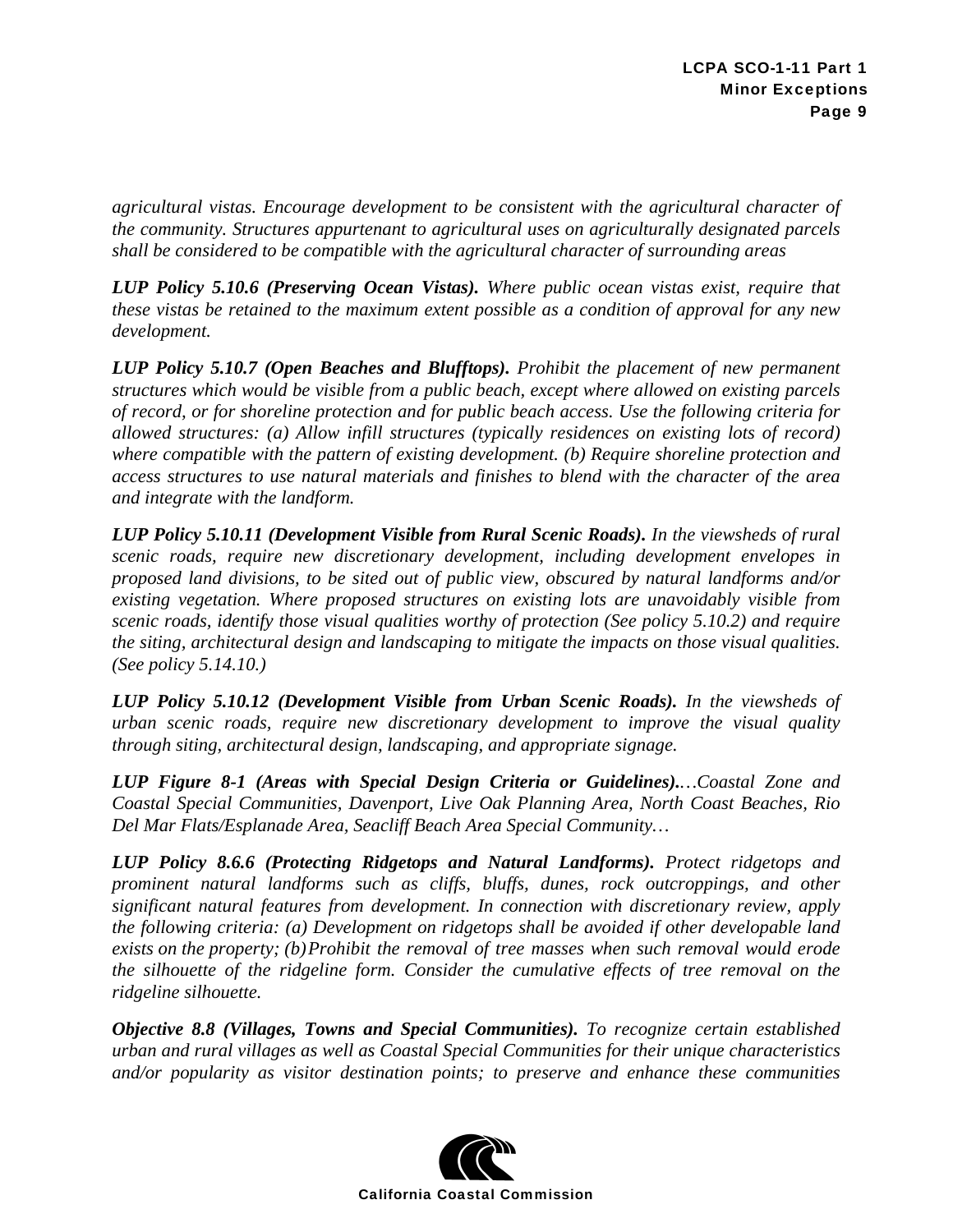*through design review ensuring the compatibility of new development with the existing character of these areas.* 

*LUP Policy 8.8.1 (Design Guideline for Unique Areas). Develop specific design guidelines and/or standards for well-defined villages, towns and communities…. New development within these areas listed in Figure 8-1…shall conform to the adopted plans for these areas, as plans become available.* 

*LUP Policy 8.8.2 (Coastal Special Community Designation). Maintain a Coastal Special Community designation for the following areas shown on the General Plan and LCP Land Use Maps: Davenport, Seacliff Beach Area, Rio del Mar Flats/Esplanade, Harbor Area, East Cliff Village Tourist Area.* 

*LUP Policy 8.8.4 (Davenport Character). Require new development in Davenport to be consistent with the height, bulk, scale, materials, and setbacks of existing development: generally small scale, one to two story structures of wood construction.* 

*LUP Policy 8.8.6 (New Development) Require new development, additions or rehabilitation to be consistent with the objectives of this section and the following:(a) Clearly define State Park Drive….(b) Improve directional signing….(c) Reduce the numerous….(d) Landscape and improve……* 

*LUP Policy 8.8.7 (New Development) Require infill development, rehabilitations or new additions in the Rio Del Mar flats to maintain heights, bulks and setbacks similar to existing development as follows:(a) Commercial Development. Buildings should be designed…(b) Esplanade, landscaping, paving….and incorporate Aptos Creek as a design feature.* 

## 2. Analysis

The proposed amendment is part of an ongoing County effort to make the County's land use regulations reflect common practice and to make the regulations easier to understand, use, and apply. In this case, the proposed amendment would add a minor exception process and new garage standards (for rear and side yard setbacks), and modify IP height exceptions and setback regulations to generally increase maximum allowable heights and reduce required setbacks, and to reduce certain permit (including noticing) and public review requirements (public hearing, unless otherwise recommended by the Planning Director, or appealed).

The County indicates that this amendment, and especially the minor exception section, is intended to provide a more streamlined review process for considering minor deviations from standards for height, setbacks, separation between structures, lot coverage, and floor area, subject to review and certain findings. The County indicates that eliminating the requirement for a public hearing for considering variances, and instead providing a minor exception process without such hearing, would save the typical

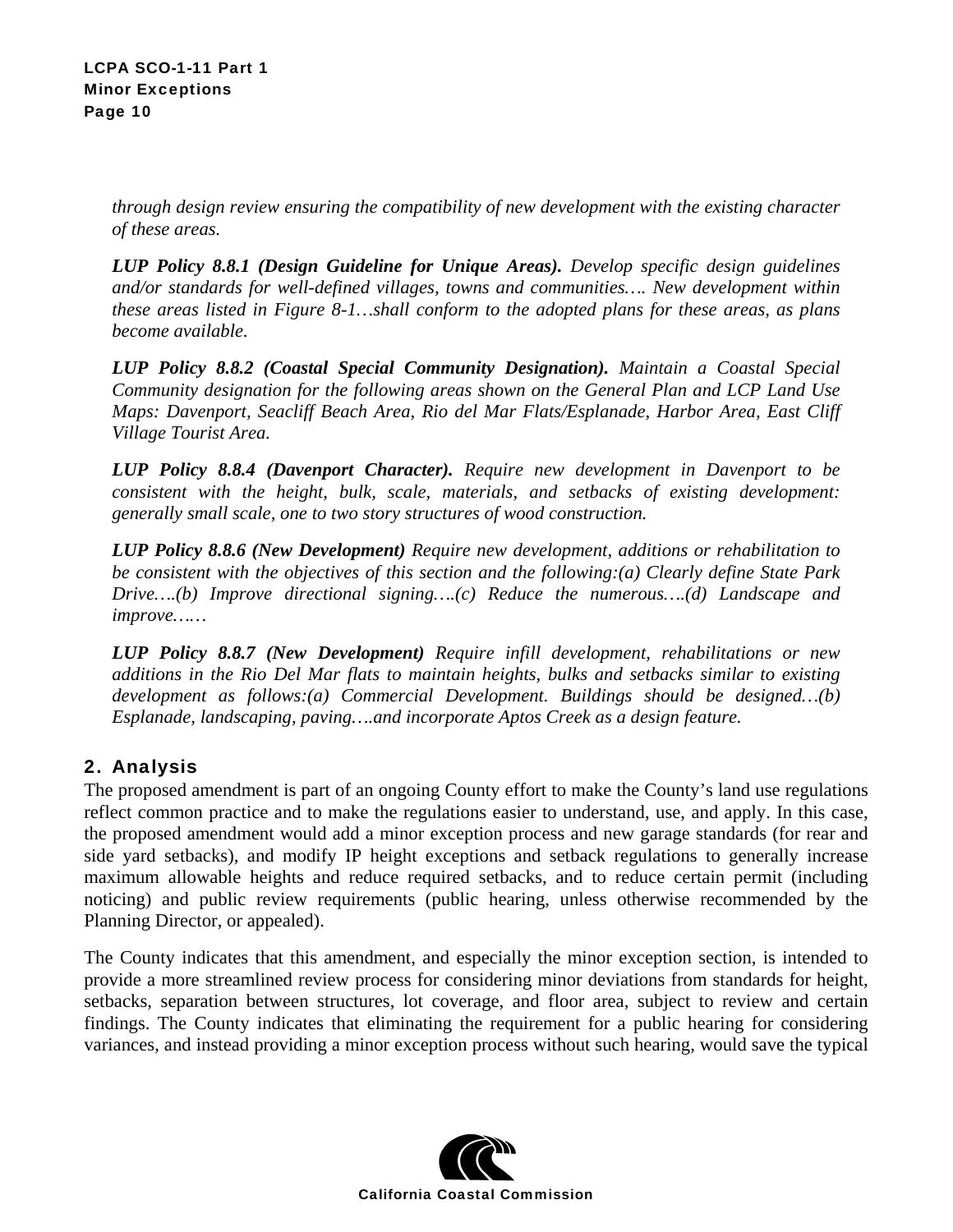applicant over \$2,000 and shorten the permit processing time by up to 6 months.<sup>[5](#page-10-0)</sup> The County has also indicated that an additional goal is to encourage more property owners to build structures that are legal, safe and meet environmental protection standards, thereby reducing illegal construction in the County.

Reducing the County's processing costs and timeframes is an appropriate objective, and Santa Cruz County is not alone in embracing such an 'exceptions' concept statewide.<sup>[6](#page-10-1)</sup> However, there could be concern that a minor exception program could lead to increased development and coastal resource impacts over the short and long term. For example, the County's environmental document supporting the proposed changes states, "it is conceivable that the reduced processing time and costs for this subset of variances would lead some property owners to apply for a variance, and that the number of variances approved could potentially increase initially due to a potential increase in number of applications received." However, minor exceptions would require the same findings that are required for variance approvals (thus limiting the applicability of minor exceptions to those properties that currently would be eligible for a variance), and the County's environmental document further states that "any increase in development resulting from the minor exception process would be temporary only." In short, the County's conclusion on this point is that, yes, it is possible that there would be an increase in applications for minor exceptions (as opposed to variances), but the total number of such applications over the long term would not be any different than what could already occur today.<sup>[7](#page-10-2)</sup> The code amendment would not change the number or type of parcels that could potentially qualify for a variance, therefore, this amendment is not expected to significantly increase the amount of varied or excepted development.

Even so, the new proposed process raises two primary concerns. The first is that by codifying the deviations (e.g., 5% in height, 15% in coverage and setbacks, 7.5% for FAR for small lots, etc.), the process simply increases certain LCP maximum scale allowances (related to FAR, coverage, setbacks, and height). The County addresses this issue by requiring variance findings to be made when a minor exception is granted. The LCP variance findings emanate from State law and are very difficult to make, including requiring a demonstration of special circumstances (related to property size, shape,

1

<span id="page-10-2"></span><sup>7</sup> On this point, it is noted that the County's minor exception process has been in effect outside the coastal zone since April 21, 2011 (approximately a year). Since going into effect, the County has taken in only one minor exception application outside the coastal zone (to allow an 18-foot front setback for a garage, where the required front setback was 20 feet (a 10% reduction).



<span id="page-10-0"></span><sup>5</sup> There are, of course, other ways of saving applicants money that have been identified by others, such as reducing application and processing fees. However, there is no doubt that the required noticing and other requirements of the public hearing process ensure a certain amount of processing time, a baseline amount of which cannot be feasibly eliminated when public hearings are required.

<span id="page-10-1"></span><sup>6</sup> As far as what other communities do in terms of minor exceptions or similar processes, there is a lot of variation. In general this ranges from Counties with no exception or "minor" variance process available (e.g., Mendocino County) to Counties which require public hearings for certain minor exceptions (e.g., San Mateo and Santa Barbara Counties) to Counties that allow some minor exceptions by right (e.g., Sonoma County) or by administrative approval by the Planning Director (e.g., San Luis Obispo County). Marin County employs an "administrative variance" process (that allows a 2-foot height extension, a 2% increase in FAR and up to a 40% reduction in required setbacks with approval of the Planning Director, which can be appealed to the Planning Commission) that also requires variance findings to be made. The City of Malibu allows minor modifications (for height increases, setback reductions of 20%, and remedial grading, etc.) by approval of the Planning Director without requiring variance findings, but such modifications do require a finding that the development does not adversely affect public views or neighborhood character.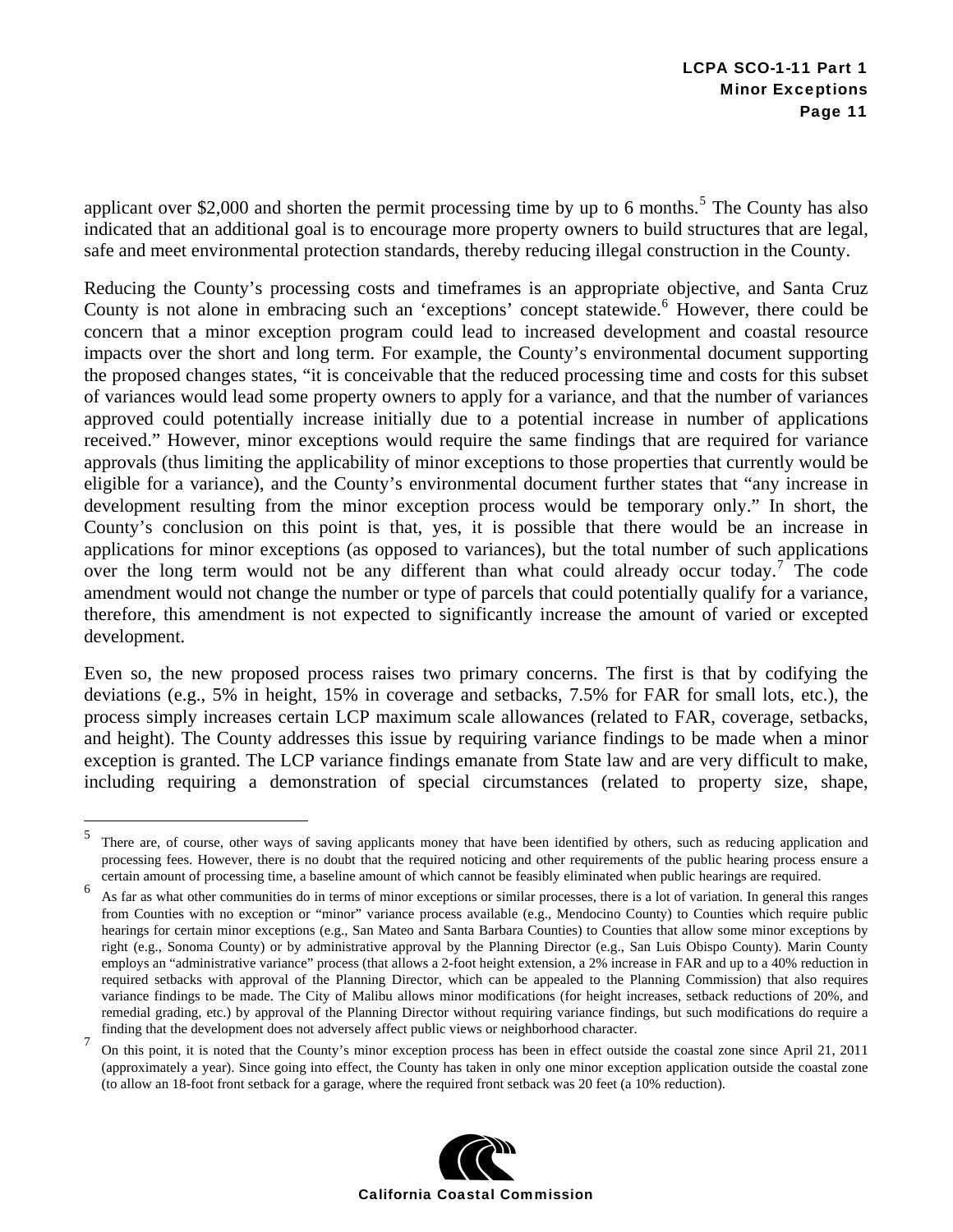#### LCPA SCO-1-11 Part 1 Minor Exceptions Page 12

 $\overline{a}$ 

topography, location, or surroundings) to allow a variance (see Exhibit B). Thus, the County's proposal means that only projects that would qualify for a variance could qualify for a minor exception, and this is not expected to be the case for a significant number of projects. As a result, it is not expected that the proposed minor exceptions process will lead to significant increases in the scale of the coastal zone built environment overall, or a codification of an overall increase in these parameters, rather it will address cases of special circumstances. In essence, because a variance process is currently available in the LCP, the new process means that applicants will be able to pursue the same deviations, just without the need for a public hearing, and where the LCP specifies exactly how much increase is possible.

Issues are further reduced by the fact that the proposed minor exception process would apply only within the urban areas of the County's coastal zone (within the USL) and the rural communities of Davenport and La Selva Beach. In addition, the County's minor exceptions process is intended to proceed on a trial basis for 2 years, after which the County will reevaluate its utility and effectiveness and return with a report before expanding to include the entire County. Although this LCP amendment does not include a sunset clause or a similar trigger to respond to that two-year time frame, it is recognized that the County intends such reevaluation process, and it is possible that future LCP amendments designed to modify the program are possible.

The second potential issue with the minor exceptions process is related to the LCP's coastal development permit (CDP) process and, related, to public hearing parameters. As written, the minor exceptions process is silent regarding its relationship to the CDP process. The County indicates that this is because the CDP process is identified elsewhere in the LCP and it applies independently of the minor exceptions provisions. The County indicates that if a CDP is required, then the minor exceptions associated with a project would be considered in that process, including in a public hearing context (because all CDPs require a public hearing per the Coastal Act and the LCP).<sup>[8](#page-11-0)</sup> Although this distinction is clear when considering the LCP as a whole, the proposed text omits any reference to the CDP process, and this omission could lead to confusion on the part of the public as well as confusion in implementation overall should it be interpreted that the minor exception process is all that is necessary for coastal zone cases, including because the minor exception process does reference other non CDP LCP approval requirements. To avoid such confusion, modifications are necessary so that the CDP process be explicitly referenced in the minor exceptions section of the LCP (see suggested modification 1)**.**

In terms of the other components of the proposed amendment, these are generally minor changes that do not raise the same concerns as the new minor exceptions process. These other changes are appropriately limited, and the LCP's coastal resource protection policies overall should be sufficient in such cases to ensure that such resources are adequately protected. With respect to the garage related components, the County indicates that the purpose is to facilitate the placement of residential garages toward the rear of

<span id="page-11-0"></span><sup>8</sup> Thus, at its most basic level, the County's proposal would only eliminate a public hearing to consider variance findings for a deviation for those coastal zone cases where a CDP is not required (e.g., CDP exclusions and exemption cases, where LCP standards continue to apply).

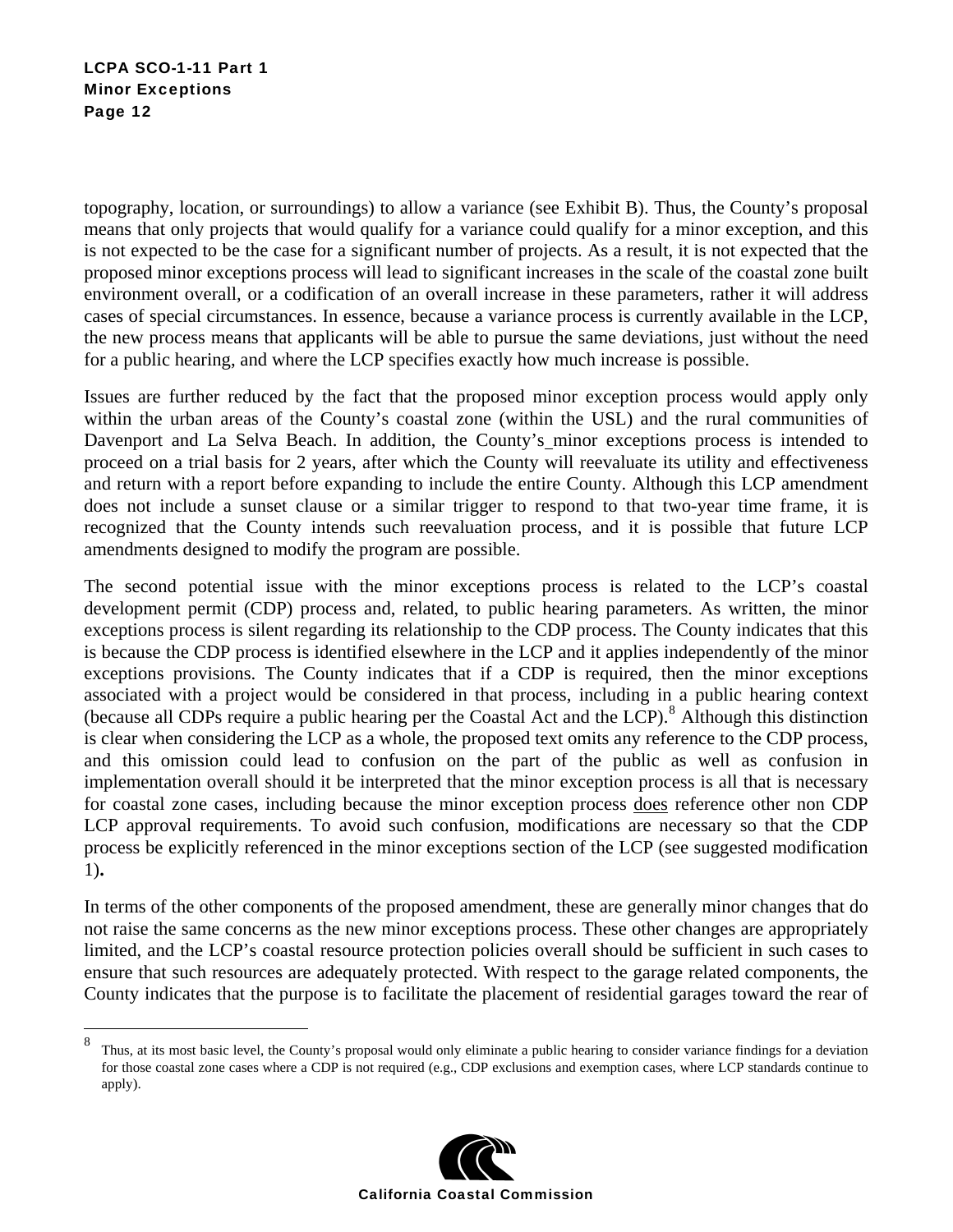parcels (away from the front of houses) in order to provide more flexibility in site designs, more community friendly front yards, and to facilitate reduced parking along residential streets. The proposed garage standards would allow garages on parcels under 10,000 square feet, meeting certain criteria, to encroach into the required rear and side yard setbacks, and allow for even further rear or side yard setback reductions, meeting other certain criteria, for garages to be considered with a Level IV discretionary approval (pursuant to LCP Chapter 18.10). On parcels greater than 10,000 square feet, the same above reductions could be approved only through the minor exceptions process. Although intended to provide a distinction between lots greater than and less than 10,000 square feet, the proposed text inadvertently does not clearly reflect this distinction, and is somewhat unclear in this respect. The County indicates that the intent is clear, and has asked for "friendly modifications" designed to address this drafting error (see Suggested Modification 2).

#### Conclusion

The primary concerns raised with respect to this proposed IP amendment are in relation to potentially inappropriately increasing the mass and scale of the coastal zone built environment, and, related, the relationship of the minor exception process to the CDP process. In terms of the former, the variance finding requirement should adequately address any such issues. In terms of the latter, this concern can be readily addressed through adoption of suggested modifications that specify that the proposed minor exception process does not exempt development from also satisfying LCP CDP requirements. In this way, coastal resource issues can be appropriately analyzed and addressed through the CDP process to avoid resource degradation.

As modified, the proposed amendment can be found consistent with and adequate to carry out the LUP.

## C. California Environmental Quality Act (CEQA)

The Coastal Commission's review and development process for LCPs and LCP amendments has been certified by the Secretary of Resources as being the functional equivalent of the environmental review required by CEQA. Local governments are not required to undertake environmental analysis of proposed LCP amendments, although the Commission can and does use any environmental information that the local government has developed.

The County, acting as lead CEQA agency, conducted an environmental review for the proposed project as required by CEQA and issued a Negative Declaration. This report has discussed the relevant coastal resource issues associated with the proposal. All public comments received to date have been addressed in the findings above. All above findings are incorporated herein in their entirety by reference.

As discussed above, the proposed amendment as modified is not expected to have a significant adverse environmental effect. As such, there are no feasible alternatives or feasible mitigation measures available which would substantially lessen any significant adverse environmental effects which approval of the amendment as modified would have on the environment within the meaning of CEQA. Thus, the

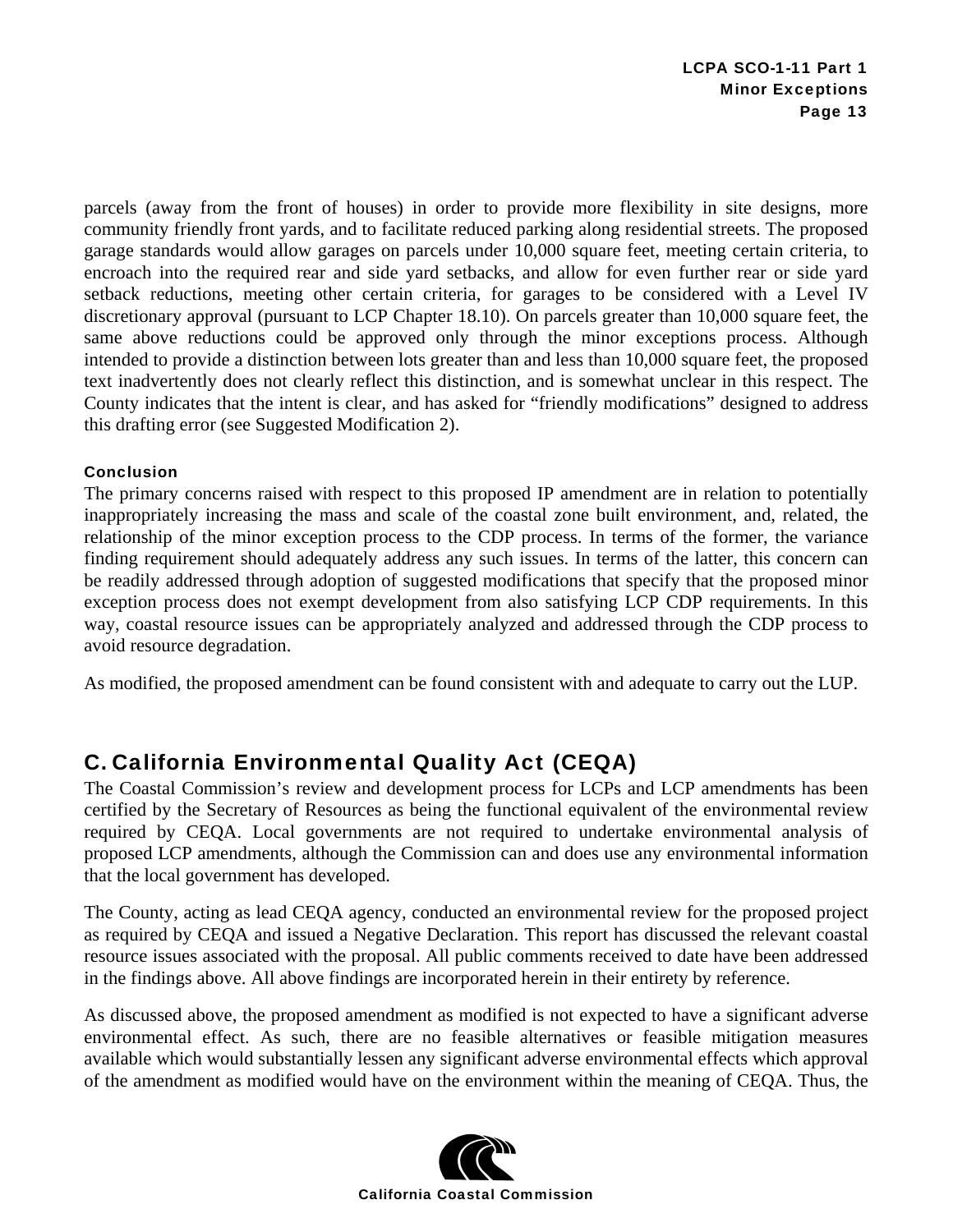#### LCPA SCO-1-11 Part 1 Minor Exceptions Page 14

proposed amendment as modified will not result in any significant environmental effects for which feasible mitigation measures have not been employed consistent with CEQA Section 21080.5(d)(2)(A).

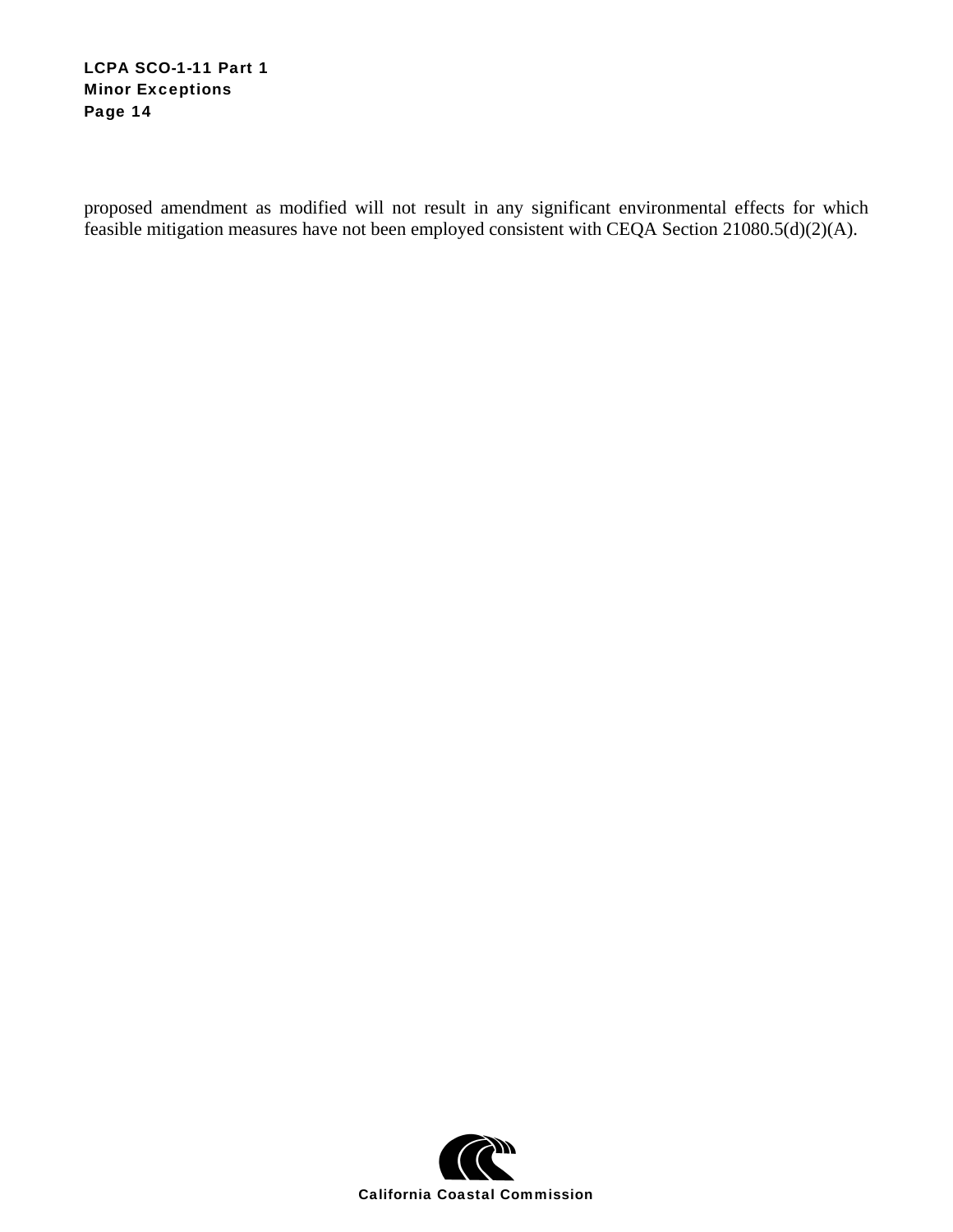## **ORDINANCE No. \_\_\_\_\_\_\_\_**

### **ORDINANCE AMENDING CHAPTER 13.10 OF THE SANTA CRUZ COUNTY CODE TO ALLOW FOR EXCEPTIONS FROM CERTAIN ZONING SITE STANDARDS AND ALLOW GARAGES WITHIN REQUIRED SIDE AND REAR YARDS**

The Board of Supervisors of the County of Santa Cruz ordains as follows:

## **SECTION I**

Subsection 13.10.230 (c)(1) of the Santa Cruz County Code is hereby amended to read as follows:

1. That because of special circumstances applicable to the property, including size, shape, topography, location or surroundings, the strict application of the Zoning Ordinance deprives such property of privileges enjoyed by other property in the vicinity and under identical zoning classification.

## **SECTION II**

Section 13.10.235 is hereby added to Chapter 13.10 of the Santa Cruz County Code to read as follows:

## **13.10.235 Minor Exceptions**

a) Purpose. To provide a streamlined discretionary review process to allow consideration of minor variations from the zoning district site standards established for height, setbacks, separation between structures on the same property, lot coverage and floor area ratio.

b) Applicability. Within the Urban Services Line, and within those portions of La Selva Beach and Davenport within the Rural Service Line as shown in Figure 1 of this subsection (map attached hereto), minor exceptions to the zoning site standards contained in the site and structural dimensions charts may be considered for the following zone districts: Agricultural districts (13.10.313(a)); Residential districts (13.10.323(b) and 13.10.323(e)6(c)); Commercial districts (13.10.333(a)); Industrial districts (13.10.343(a)); Parks, Recreation and Open Space Parks districts (13.10.353(a)); Public and Community Facilities districts (13.10.363(a)); Timber Production districts (13.10.373(a)); and Special Use districts (13.10.383(a)). Minor exceptions do not apply to special site standards contained in combining zone districts, specific plans or PUD's, unless specifically indicated.

Minor exceptions shall be limited to the following:

Height: Up to a 5% increase in the allowed height. For example, a 28-foot height limit could be increased by up to 16.8 inches  $(28' X.05 = 1.4')$ .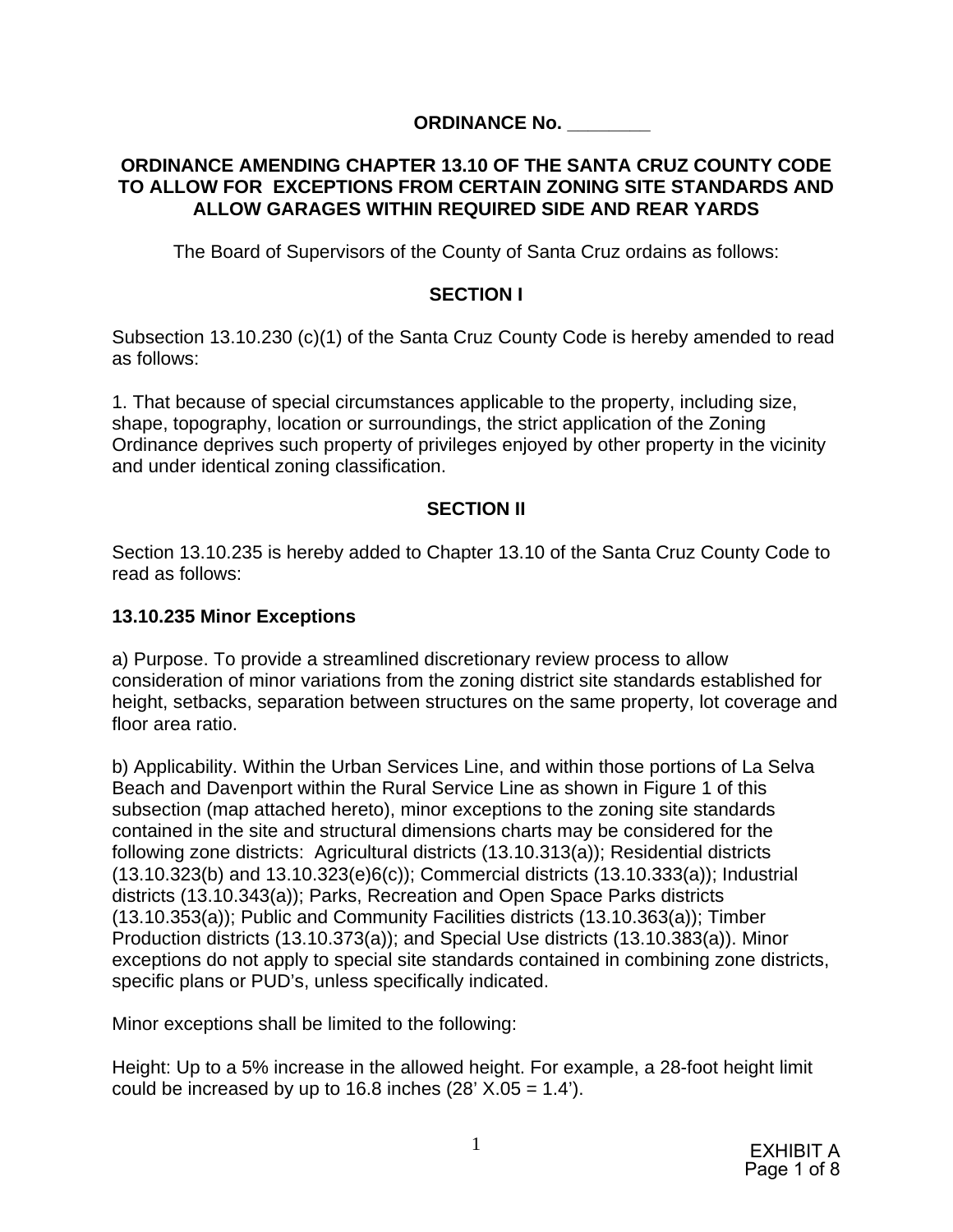Setbacks: Up to a 15% reduction in the required front, side or rear setback. For example, a 5-foot setback may be reduced by up to 9 inches (5' X .15 = .75').

Separation between structures: Up to a 15% exception from the 10-foot separation requirement between structures on the same property, allowing a reduction of up to 1.5 feet, or an 8.5-foot separation.

Floor Area Ratio: Up to a 7.5% increase in the total allowable 50% FAR for lots 4,000 square feet or less, allowing up to 57.5% FAR.

Lot Coverage: Up to a 15% increase of the total allowable lot coverage, resulting in the following maximum allowable increases:

| Allowable Lot Coverage | Maximum Additional Lot Coverage<br>Allowed with a 15% Minor Exception | Mino          |
|------------------------|-----------------------------------------------------------------------|---------------|
| 40%                    | 6%                                                                    |               |
| 20%                    | 3%                                                                    | exce<br>ption |
| 10%                    | 1.5%                                                                  |               |
|                        |                                                                       |               |

apply only to the zoning site standards noted above, and do not apply to or supersede limits or building setbacks required in other sections or chapters of the County Code, such as for riparian corridors, geologic hazards, sensitive habitats, or agricultural buffers.

### (c) Procedures

1) Application. The application for the minor exception shall contain such information as required by the Planning Department.

2) Application Review. The Planning Director or designee shall review and make a determination on the application for a minor exception. At the discretion of the Planning Director, the project may be referred to the Zoning Administrator or Planning Commission for a public hearing.

3) Noticing. Not less than 21 days prior to the County taking action on an application for a minor exception, notice of the pending decision shall be posted on the County of Santa Cruz Planning Department Website and shall also be sent to owners and occupants of property within 100 feet of the subject parcel. The notice shall include the date after which a decision will be made on the project, the final date on which comments will be accepted, and information regarding the appeal process. The contents of the notice shall be consistent with Section 18.10.222(d).

4) Required Findings. Findings shall be in accordance with findings required for variance approvals in Section 13.10.230 (c), and in accordance with the findings required in Section 18.10.230 for discretionary approvals. In addition, the following finding shall be required for minor exceptions allowing an increase in lot coverage: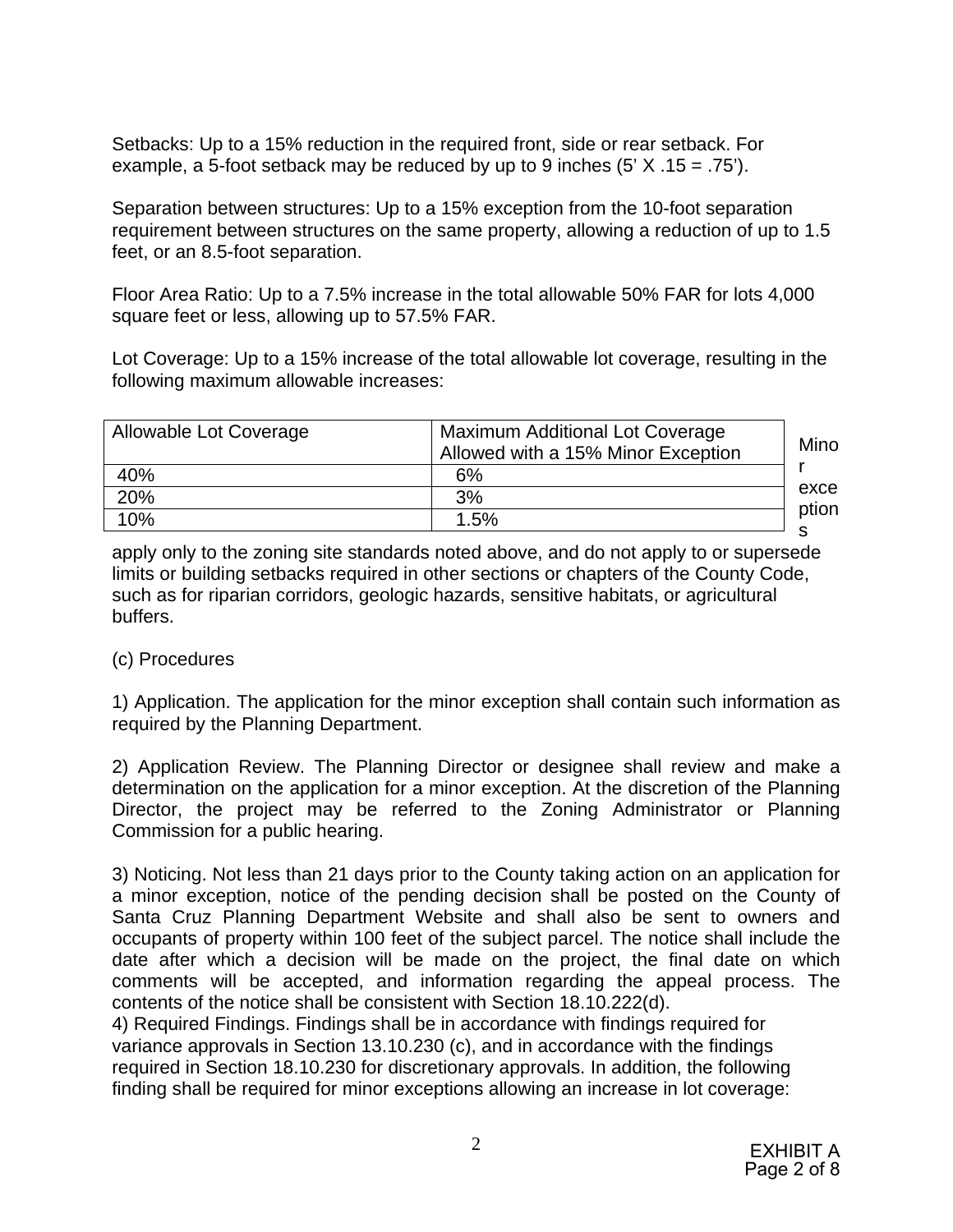A. That there is no increase in stormwater leaving the property as a result of additional impermeable area created by a minor increase in lot coverage. The project as approved incorporates measures or conditions that direct runoff to the landscape, uses permeable paving material, reduce existing impermeable area, or incorporates other low impact drainage design practices to control any increase in stormwater runoff.

5) Project Conditions. The project may be conditioned as needed to ensure compliance with County policies and ordinances, in accordance with Section 18.10.240.

6) Appeal. The determination on the minor exception may be appealed by any person whose interests are adversely affected. Appeals shall be heard at a public hearing before the Zoning Administrator, or by the Planning Commission if the Planning Director determines this to be in the public interest. A notice of the public hearing for the appeal shall be sent to all property owners and occupants within 300 feet of the subject property, and to local agencies that provide essential services to the subject parcel, at least 10 days prior to the hearing. A notice shall also be posted on site in accordance with Section 18.10.224. As is consistent with Section 18.10.340, any person whose interests are adversely affected by an appeal determination of the Zoning Administrator may appeal the decision to the Planning Commission, and any person whose interests are adversely affected by an appeal determination of the Planning Commission may appeal the decision to the Board of Supervisors. Appeals shall be conducted in accordance with Section 18.10.310.

### **SECTION III**

Subsection (e) 6E of Section 13.10.323 of the Santa Cruz County Code is hereby amended to read as follows:

Distance from Alleys. Detached accessory structures including garages shall not be located within three feet of any alley.

### **SECTION IV**

Section 13.10.323(e) 6F is hereby added to the Santa Cruz County Code to read as follows:

Garages Located in Required Rear and Side Yards**.**  Applicability. This subsection applies to residentially zoned parcels within the Urban Services Line, and to residentially zoned parcels within those portions of La Selva Beach and Davenport inside the Rural Service Line as shown in Figure 1 of Section 13.10.235.

Provisions. On residentially zoned parcels smaller than 10,000 square feet in the applicable areas noted above, an attached or detached garage ("garage" as defined under 13.10.700-G but excluding carports) may be located within side and rear setback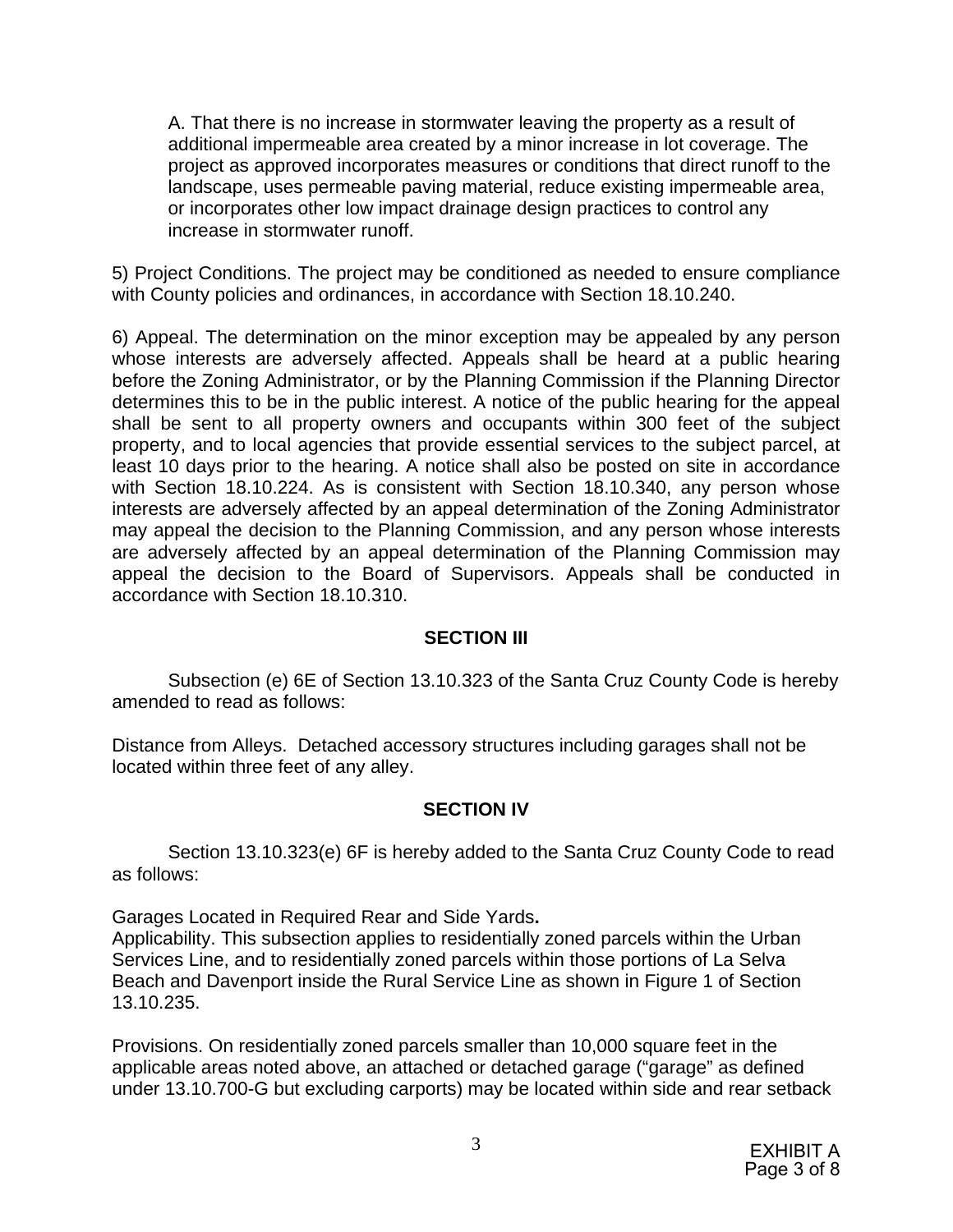areas with up to a 50% reduction of the required setback distances to the rear and interior side property lines, provided that:

- (i) There shall be no windows, doors or other openings on garage walls that are less than five (5) feet from the side or rear property lines;
- (ii) The garage shall be located a minimum of forty (40) feet from the front property line;
- (iii) Eaves or other projections on garages with reduced setbacks shall extend no more than two additional feet closer to the rear and side yard property lines, and no closer than allowed by the California Residential Building Code (CRC).
- (iv) The garage shall have a maximum depth of thirty (30) feet.
- (v) On residential parcels 10,000 square feet or larger in size, an attached or detached garage may be located within side and rear setback areas with up to a 50% reduction of the required setback distances to the rear and interior side property lines, subject to subsections (i) through (iv) above, and provided that a minor exception is obtained in accordance with Section 13.10.235.
- (vi) The garage shall not exceed 17 feet in height or 1 story, unless a Level 4 approval is obtained pursuant to the provisions of Chapter 18.10, and it is found that the garage will not be detrimental or injurious to property or improvements in the neighborhood, and will not unreasonably infringe on adequate light, air or privacy of adjacent residences.
- (vii) A garage may be located up to zero (0) feet from the rear or interior side property line if a Level 4 approval is obtained pursuant to the provisions of Chapter 18.10, and it is found that the garage will not be detrimental or injurious to property or improvements in the neighborhood, and will not unreasonably infringe on adequate light, air or privacy of adjacent residences.

## **SECTION V**

Section 13.10.510(d) 2, entitled Height Exceptions, is hereby amended to read as follows:

(2) Height Exceptions. Chimneys, church spires and steeples, water tanks, cooling towers, elevators, flagpoles, monuments, non-commercial radio and television antennas, fire towers, and similar structures not used for human habitation and not covering more than ten percent of the ground area covered by the structure, may be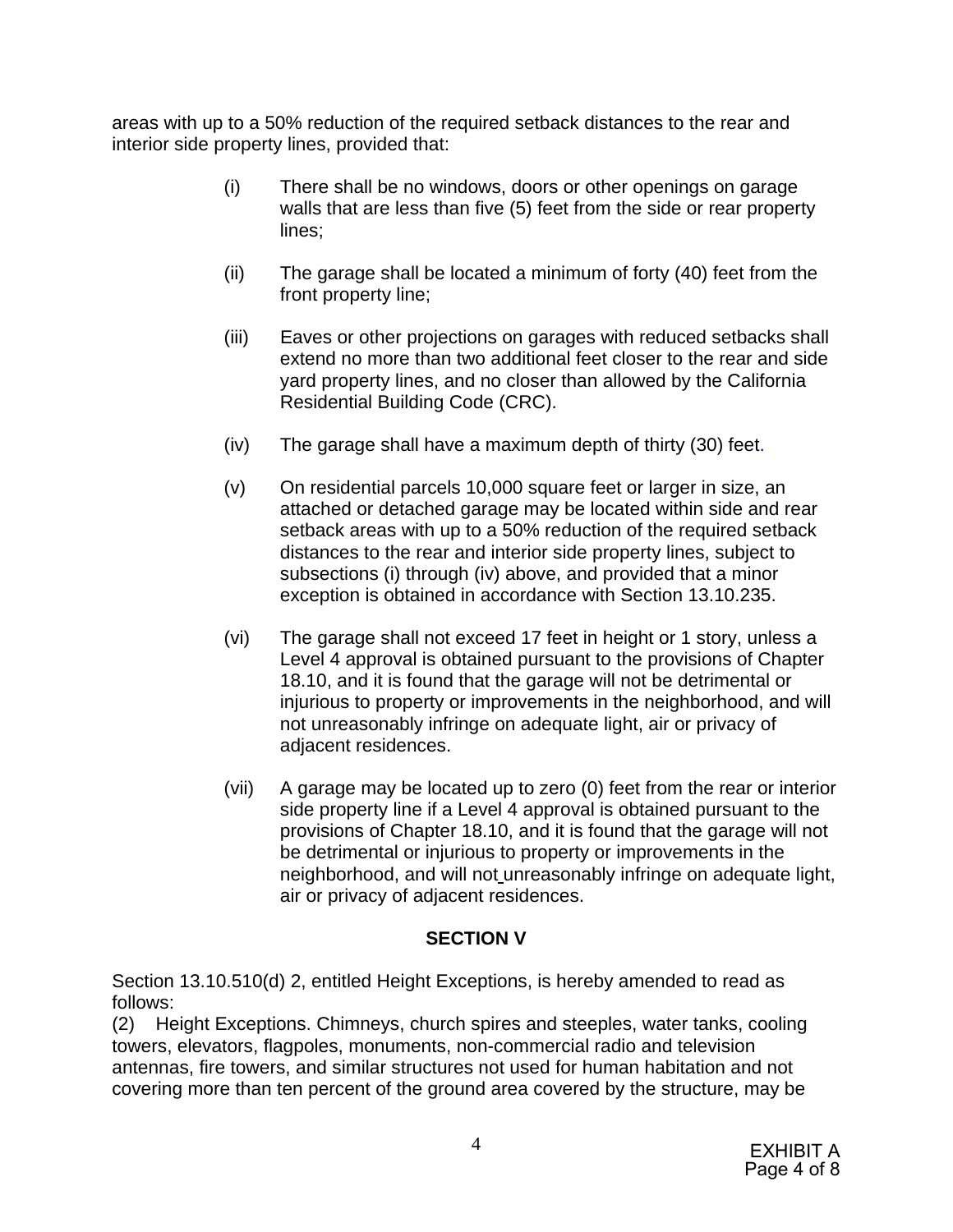erected to a height of not more than twenty-five (25) feet above the height limit allowed in any district. Parapets (a low screen or barrier wall) for non-residential buildings located at least 5 feet from the edge of any exterior wall that are constructed for the purpose of screening mechanical equipment or other building features may exceed the height limit by up to 3.5 feet. Firewall parapets for non-residential buildings that are upward extensions of an exterior wall and are required by the Building Code for fire safety purposes may exceed the height limit by up to 3 feet. Utility and commercial poles and towers may not be subject to the height limits prescribed in the district regulations. Height limits on windpowered generators shall be as established in Section 12.24. Non-commercial radio and television towers or free-standing antennas may exceed the height limits above by twenty-five (25) feet with the approval of a Level IV Use Approval. Flat plate solar collectors on existing structures shall be permitted to exceed height restrictions by four feet.

In an RM-5 to RM-9 District, for multiple dwelling projects of five or more units which are designed to contain all the required parking spaces under the dwelling structures, a maximum height of thirty-five (35) feet is permitted, provided that one foot of additional side yard beyond the ten (10) foot required minimum side yard is added for every foot of height above twenty-eight (28) feet. Solar access on neighboring sites shall not be obstructed.

In any commercial or industrial zone district, a building may exceed the height limit as established by the zone district by up to 5 feet, subject to review and recommendation by the Urban Designer and approval by the Zoning Administrator following a public hearing. In addition to the findings required in Chapter 18.10 for discretionary approvals, the project shall be subject to the following additional findings:

A. The additional height complements or completes the architectural design.

B. For properties located in the Coastal Zone, the proposed project complies with LCP policies, including policies protecting scenic corridors and public viewsheds.

## **SECTION VI**

Subsection 13.10.510(f) of the Santa Cruz County Code is hereby deleted.

## **SECTION VII**

Subsection 13.10.510(i) is hereby added to Section 13.10.510 to read as follows:

(i) Reductions in the Front Setback to Protect the Environment or Public Safety.

Within the Urban Services Line, and within those portions of La Selva Beach and Davenport inside the Rural Service Line as shown in Figure 1 of Section 13.10.235, up to a *2*5% reduction in the required setback established by the zone district for front yards or other yards fronting on a street or vehicular right of way may be allowed, subject to review and approval by the Planning Director (Level 3 approval), for any of the following purposes: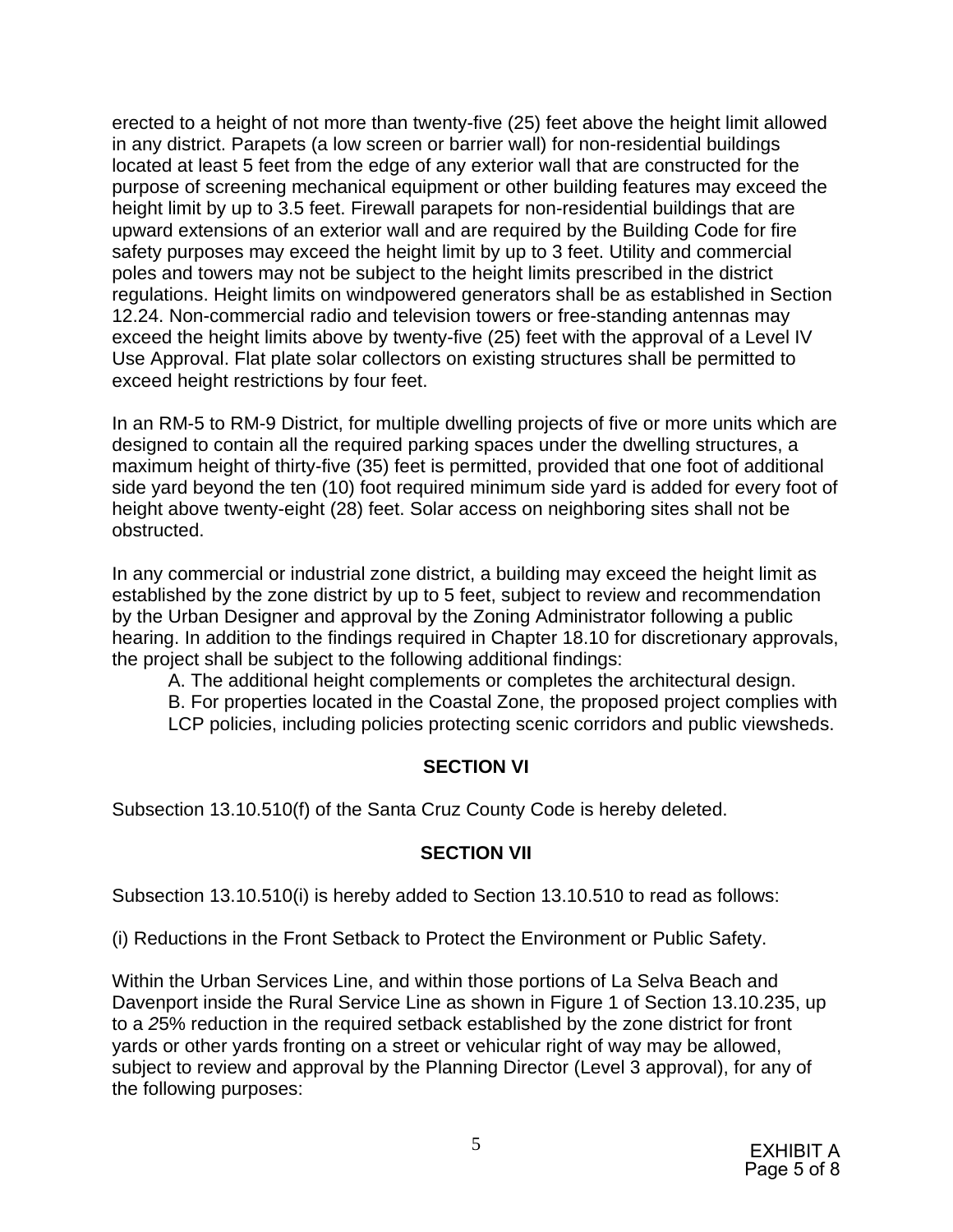1) To minimize grading on steep lots;

2) To protect environmentally sensitive resources such as significant trees or sensitive habitats such as riparian corridors; or

3) To facilitate conformance with regulations for geologic hazards (Chapter 16.10).

In addition to the findings required in Section 18.10.230 for discretionary approvals, the following additional findings shall be required:

1) The reduced setback would result in an environmentally superior outcome or improved public safety, either by minimizing grading, affording better protection to an environmentally sensitive habitat or resource, or resulting in greater conformance with geologic hazard regulations.

2) The proposed project shall not unreasonably infringe on adequate light, air, or privacy of adjacent residential property.

## **SECTION VIII**

This Ordinance shall take effect on the  $31<sup>st</sup>$  day after the date of final passage outside the Coastal Zone and on the 31<sup>st</sup> day after the date of final passage or upon certification by the California Coastal Commission, whichever date is later, inside the Coastal Zone.

PASSED AND ADOPTED by the Board of Supervisors of the County of Santa Cruz, State of California, this \_\_\_\_\_\_\_\_\_ day of\_\_\_\_\_\_\_\_\_\_\_\_\_\_\_\_\_\_\_\_, 2011 by the following vote:

AYES: SUPERVISORS NOES: SUPERVISORS<br>ABSENT: SUPERVISORS **SUPERVISORS** ABSTAIN: SUPERVISORS

Chair of the Board of Supervisors

\_\_\_\_\_\_\_\_\_\_\_\_\_\_\_\_\_\_\_\_\_\_\_\_\_\_\_\_\_\_\_

ATTEST:

Clerk of the Board

APPROVED AS TO FORM:

\_\_\_\_\_\_\_\_\_\_\_\_\_\_\_\_\_\_\_\_\_\_\_\_\_\_\_

\_\_\_\_\_\_\_\_\_\_\_\_\_\_\_\_\_\_\_\_\_\_\_\_\_\_\_

County Counsel

Copies to: County Counsel Planning Department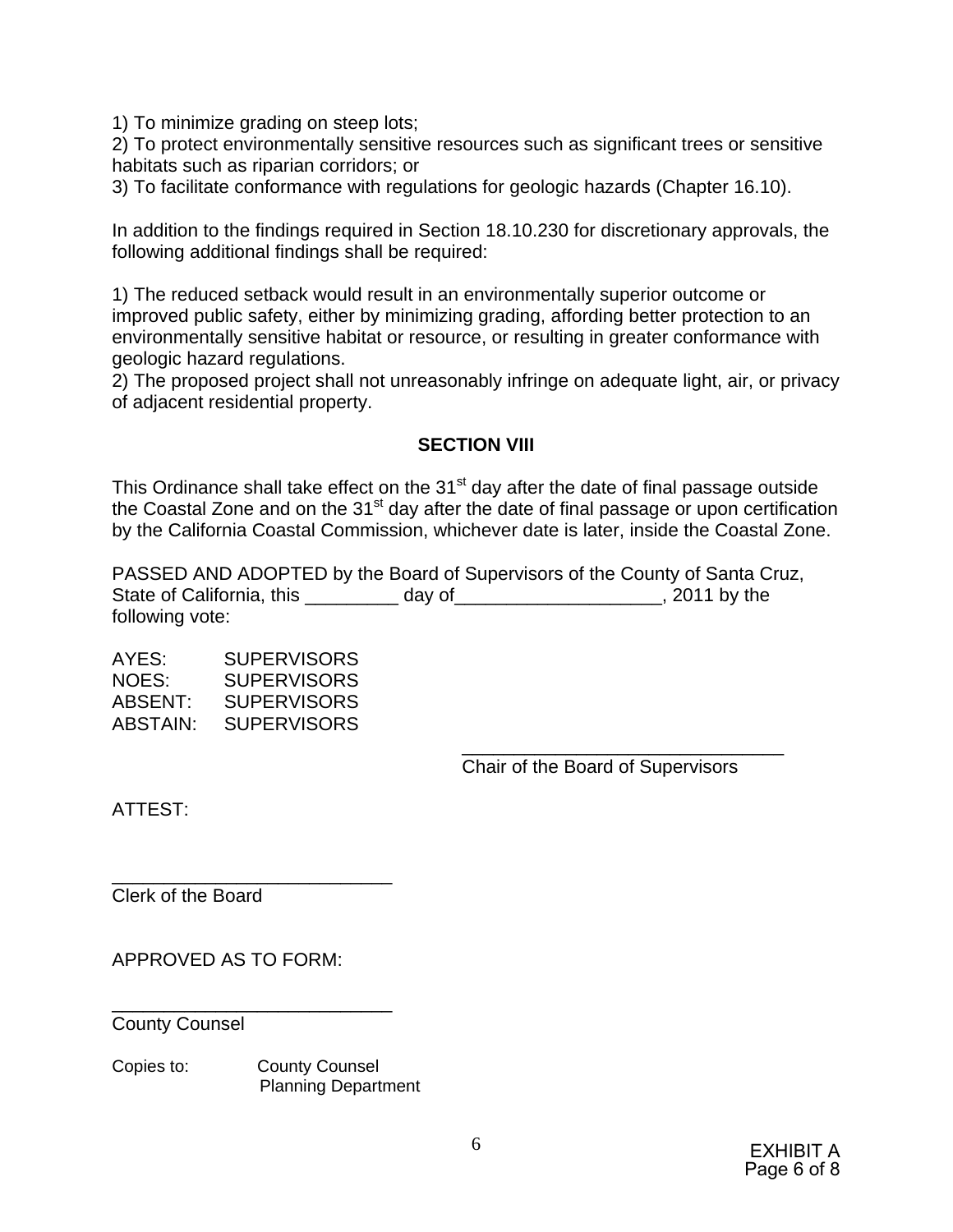Rural Services Boundary, Davenport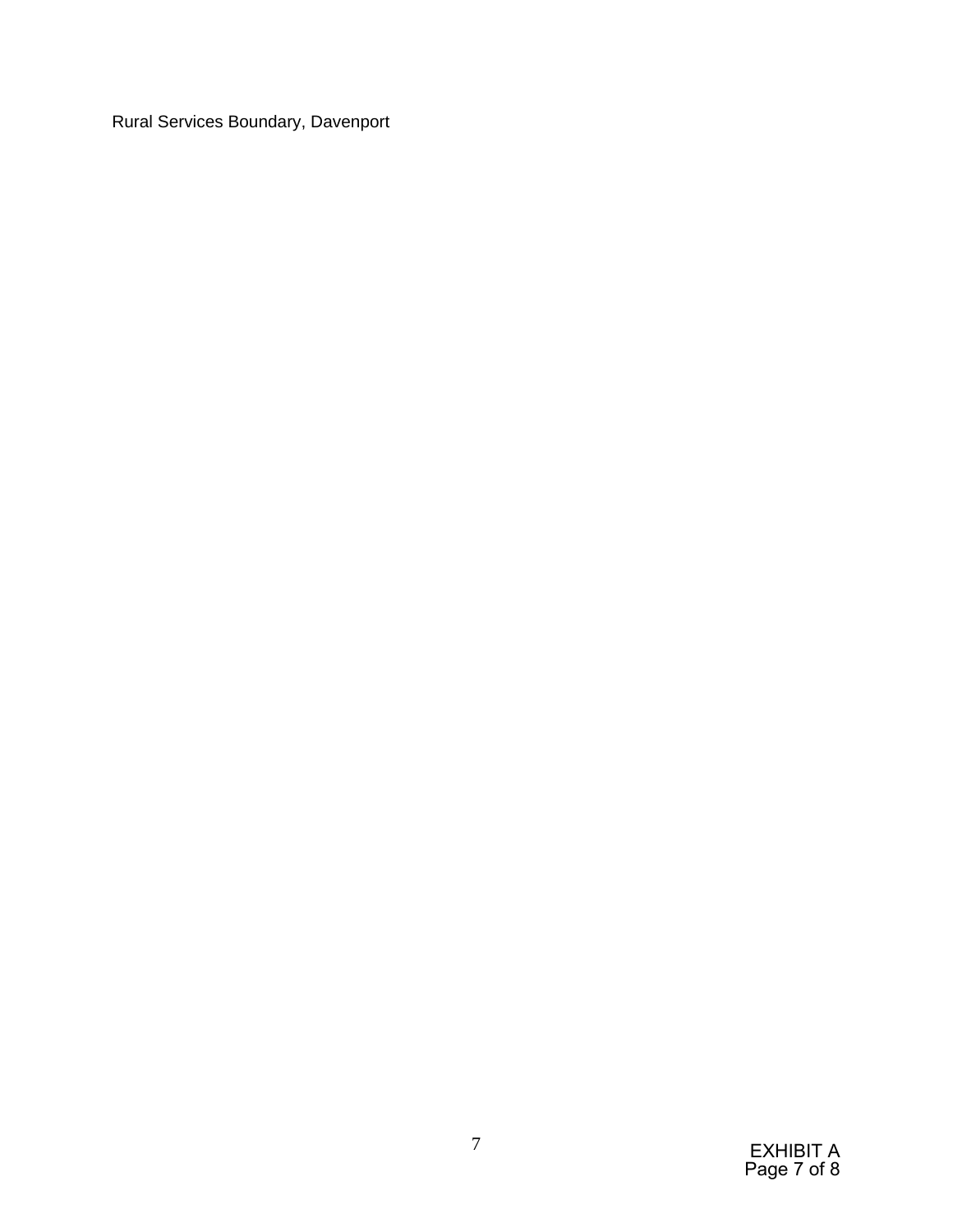Rural Services Boundary, La Selva Beach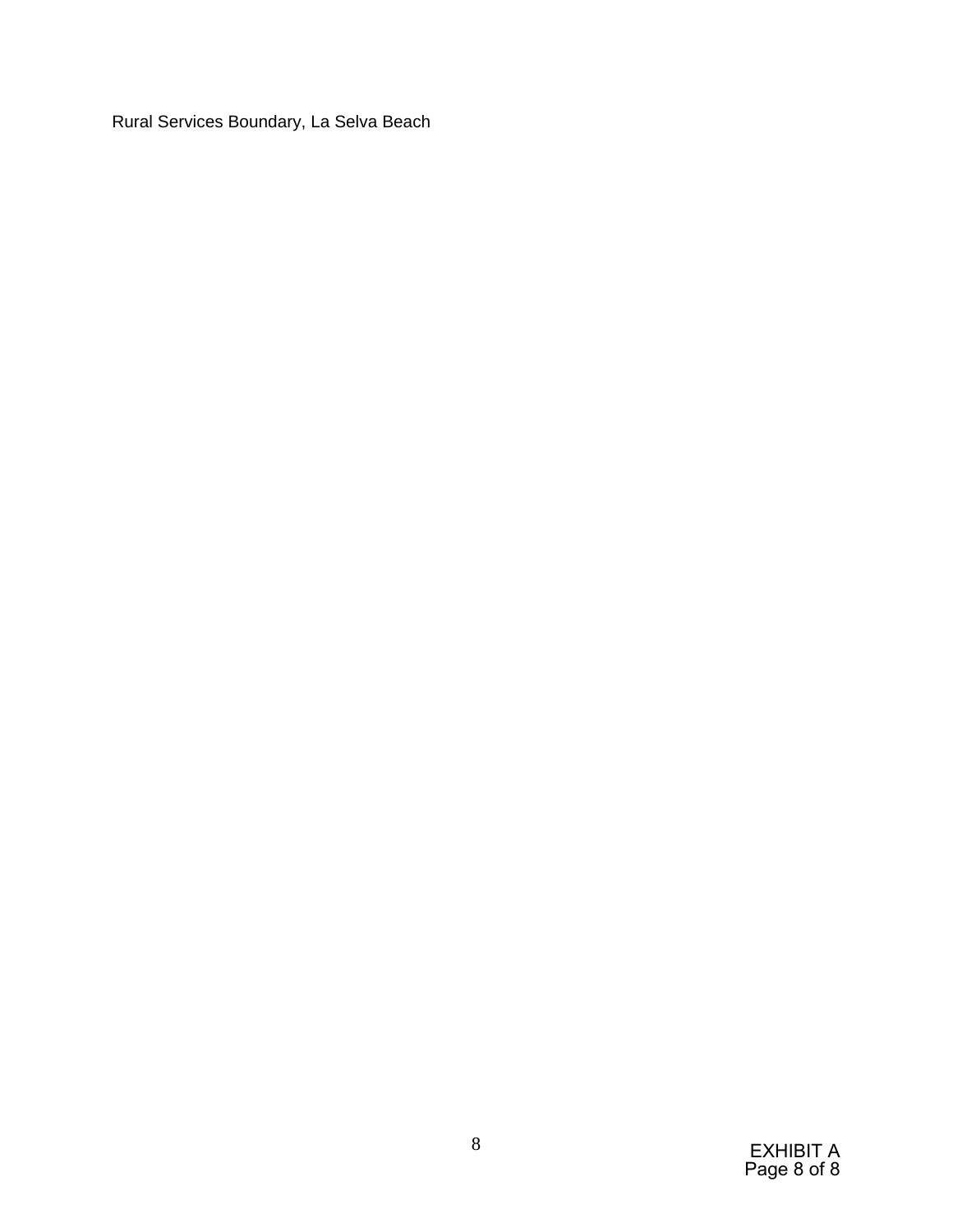#### **13.10.230 Variance Approvals.** Amended [Ord. 5087](http://www.codepublishing.com/ca/santacruzcounty/html/ords/Ord_5087.pdf)

(a) Description. A Variance Approval is a discretionary authorization of exceptions to the zoning district site and development standards for a property including Design Standards and Guidelines and regulations for special uses. The power to grant Variance Approvals does not allow changes in use which are affected only by Use Approvals pursuant to Section [13.10.220](http://www.codepublishing.com/ca/santacruzcounty/html/SantaCruzCounty13/SantaCruzCounty1310.html#13.10.220), rezoning of the property pursuant to Section [13.10.215,](http://www.codepublishing.com/ca/santacruzcounty/html/SantaCruzCounty13/SantaCruzCounty1310.html#13.10.215) or amendment to the regulations of this Chapter. Variances to site area requirements may be approved only in the case where no new additional building sites would thereby be created (relief in which case may be provided only through rezoning of the property), or in any of the following instances:

1. To facilitate certificates of compliance.

2. To facilitate dedications of rights-of-way or other required improvements for public benefit.

3. To allow the consideration of the creation of new lots when the size of the lot is within 1% of the zoning requirement and is consistent with the General Plan.

(b) Procedures. All regulations and procedures regarding application, review, approval, appeal, enforcement, etc., for a Variance Approval shall be in accordance with the provisions of Chapters 18.10 and 19.01 for a Level V approval and paragraph (c) "findings" below except that site area variances which create new building sites under the circumstances described in Section [13.10.230\(](http://www.codepublishing.com/ca/santacruzcounty/html/SantaCruzCounty13/SantaCruzCounty1310.html#13.10.230)a) shall be processed at Level VII.

(c) Findings. The following findings shall be made prior to granting a Variance Approval in addition to the findings required for the issuance of a Development Permit pursuant to Chapter 18.10:

1. That because of special circumstances applicable to the property, including size, shape, topography, location, and surrounding existing structures, the strict application of the Zoning Ordinance deprives such property of privileges enjoyed by other property in the vicinity and under identical zoning classification.

2. That the granting of such variance will be in harmony with the general intent and purpose of zoning objectives and will not be materially detrimental to public health, safety or welfare or injurious to property or improvements in the vicinity.

3. That the granting of such variance shall not constitute a grant of special privileges inconsistent with the limitations upon other properties in the vicinity and zone in which such is situated. (Ord. 746, 1/8/62; 1048, 2/1/65; 1578, 2/23/70; 1704, 4/25/72; 1739, 7/17/72; 2459, 7/19/77; 2506, 11/22/77; 2800, 10/30/79; 3186, 1/12/86; 3344, 11/23/82; 3432, 8/23/83; 3632, 3/26/85; 4836 §§ 5, 6, 10/3/06)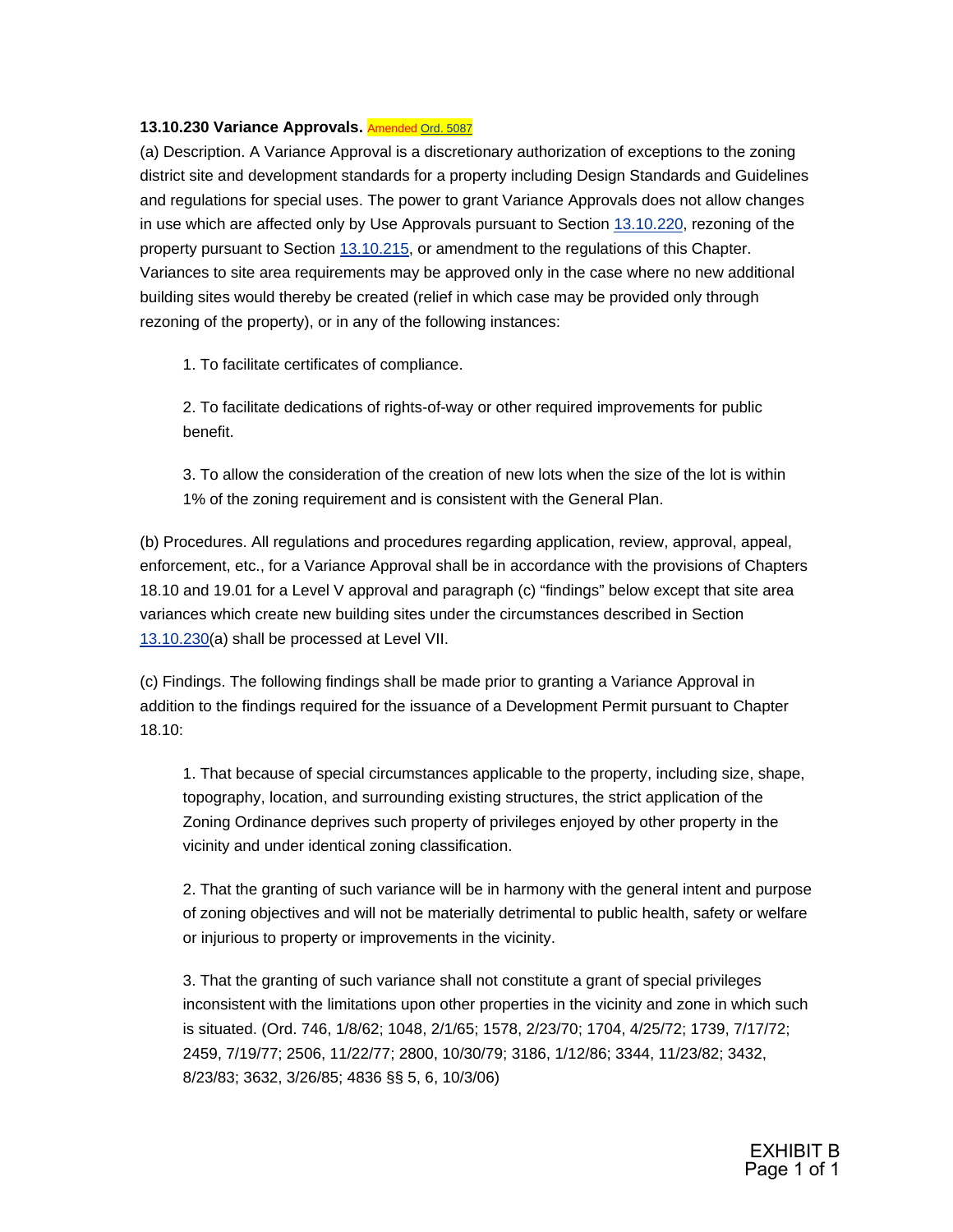#### **18.10.230 Findings required.**

The approving body may grant an approval for a project as the project was applied for or in modified form if, on the basis of the application and the evidence submitted, the approving body makes the findings listed below; no approval and no permit shall be issued unless the findings below can be made:

(a) Development Permits. A copy of the findings made by the Planning Director shall be provided upon request for all Development Permits issued or denied pursuant to Levels I (No plans) through IV (Public notice). The findings shall be made in writing by the approving body and shall be provided to the applicant and be maintained for review by the public for all Development Permits issued or denied pursuant to Levels V (Zoning Administrator) through VII (Board of Supervisors). The findings are as follows:

(1) That the proposed location of the project and the conditions under which it would be operated or maintained will not be detrimental to the health, safety, or welfare of persons residing or working in the neighborhood or the general public, and will not result in inefficient or wasteful use of energy, and will not be materially injurious to properties or improvements in the vicinity.

(2) That the proposed location of the project and the conditions under which it would be operated or maintained will be consistent with all pertinent County ordinances and the purpose of the zone district in which the site is located.

(3) That the proposed use is consistent with all elements of the County General Plan and with any Specific Plan which has been adopted for the area.

(4) That the proposed use will not overload utilities, and will not generate more than the acceptable level of traffic on the streets in the vicinity.

(5) That the proposed project will complement and harmonize with the existing and proposed land uses in the vicinity and will be compatible with the physical design aspects, land use intensities, and dwelling unit densities of the neighborhood.

(b) Parcel Approvals. The findings set forth in Section [14.01.203](http://www.codepublishing.com/ca/santacruzcounty/html/SantaCruzCounty14/SantaCruzCounty1401.html#14.01.203) are required to be made for approval of a Land Division Permit. The findings set forth in Section [14.01.109](http://www.codepublishing.com/ca/santacruzcounty/html/SantaCruzCounty14/SantaCruzCounty1401.html#14.01.109) are required to be made for a Certificate of Compliance. The findings set forth in Section [14.01.107](http://www.codepublishing.com/ca/santacruzcounty/html/SantaCruzCounty14/SantaCruzCounty1401.html#14.01.107).4 are required to be made for approval of a Lot Line Adjustment.

(c) Ordinance and Policy Interpretations and Amendments. Findings shall be made in accordance with the following: